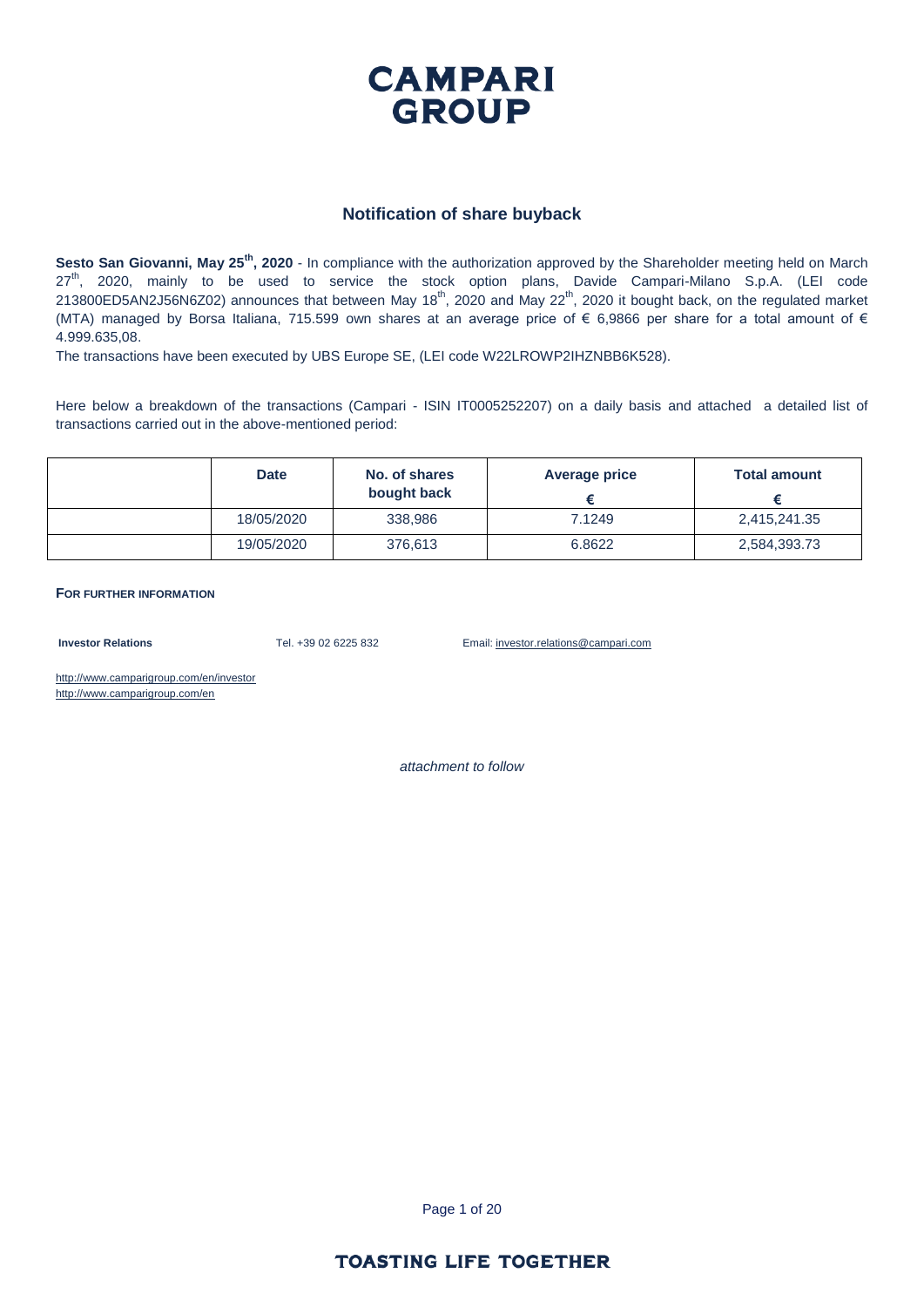| <b>Date</b>         | <b>Hour</b> | A/V |            | <b>Price</b> | <b>No.of shares</b> |
|---------------------|-------------|-----|------------|--------------|---------------------|
| 18/05/2020          | 16:05:49    | Α   | <b>EUR</b> | 7,148        | 500                 |
| 18/05/2020          | 16:05:04    | А   | <b>EUR</b> | 7,142        | 1000                |
| 18/05/2020          | 16:05:04    | Α   | <b>EUR</b> | 7,142        | 80                  |
| 18/05/2020          | 16:03:56    | А   | <b>EUR</b> | 7,136        | 429                 |
| 18/05/2020          | 16:01:26    | Α   | <b>EUR</b> | 7,136        | 393                 |
| 18/05/2020          | 16:01:26    | А   | <b>EUR</b> | 7,136        | 537                 |
| 18/05/2020          | 16:01:26    | Α   | <b>EUR</b> | 7,136        | 500                 |
| 18/05/2020          | 16:01:26    | А   | <b>EUR</b> | 7,136        | 1234                |
| 18/05/2020          | 15:58:37    | Α   | <b>EUR</b> | 7,136        | 1404                |
| 18/05/2020          | 15:57:42    | А   | <b>EUR</b> | 7,14         | 1337                |
| 18/05/2020          | 15:53:52    | Α   | <b>EUR</b> | 7,134        | 360                 |
| 18/05/2020          | 15:53:52    | А   | <b>EUR</b> | 7,134        | 663                 |
| 18/05/2020          | 15:53:52    | Α   | <b>EUR</b> | 7,134        | 500                 |
| 18/05/2020          | 15:53:52    | А   | <b>EUR</b> | 7,134        | 101                 |
| 18/05/2020          | 15:53:52    | Α   | <b>EUR</b> | 7,134        | 399                 |
| 18/05/2020          | 15:53:52    | А   | <b>EUR</b> | 7,134        | 1000                |
| 18/05/2020          | 15:51:52    | Α   | <b>EUR</b> | 7,136        | 1397                |
| 18/05/2020          | 15:50:41    | А   | <b>EUR</b> | 7,14         | 433                 |
| 18/05/2020          | 15:50:41    | Α   | <b>EUR</b> | 7,14         | 500                 |
| 18/05/2020          | 15:50:41    | А   | <b>EUR</b> | 7,14         | 236                 |
| 18/05/2020          | 15:50:41    | Α   | <b>EUR</b> | 7,14         | 324                 |
| 18/05/2020          | 15:47:18    | А   | <b>EUR</b> | 7,138        | 1413                |
| 18/05/2020          | 15:45:08    | А   | <b>EUR</b> | 7,146        | 1520                |
| 18/05/2020          | 15:43:52    | А   | <b>EUR</b> | 7,146        | 1296                |
| 18/05/2020          | 15:43:37    | А   | <b>EUR</b> | 7,15         | 1359                |
| 18/05/2020          | 15:40:58    | А   | <b>EUR</b> | 7,13         | 1537                |
| 18/05/2020          | 15:40:58    | А   | <b>EUR</b> | 7,13         | 1095                |
| 18/05/2020          | 15:40:47    | А   | <b>EUR</b> | 7,13         | 195                 |
| 18/05/2020 15:40:47 |             | А   | <b>EUR</b> | 7,13         | 1241                |
| 18/05/2020          | 15:40:41    | Α   | <b>EUR</b> | 7,136        | 1256                |
| 18/05/2020          | 15:39:53    | А   | <b>EUR</b> | 7,14         | 1343                |
| 18/05/2020          | 15:37:06    | А   | <b>EUR</b> | 7,136        | 1000                |
| 18/05/2020          | 15:35:55    | А   | <b>EUR</b> | 7,136        | 413                 |
| 18/05/2020          | 15:35:51    | А   | <b>EUR</b> | 7,138        | 1308                |
| 18/05/2020          | 15:35:51    | А   | <b>EUR</b> | 7,138        | 1296                |
| 18/05/2020          | 15:34:25    | А   | <b>EUR</b> | 7,136        | 953                 |
| 18/05/2020          | 15:32:53    | А   | <b>EUR</b> | 7,136        | 1247                |
| 18/05/2020          | 15:29:58    | А   | <b>EUR</b> | 7,136        | 1037                |
| 18/05/2020          | 15:29:47    | А   | <b>EUR</b> | 7,136        | 422                 |
| 18/05/2020          | 15:28:25    | А   | <b>EUR</b> | 7,13         | 1349                |
| 18/05/2020          | 15:28:25    | А   | <b>EUR</b> | 7,13         | 1436                |
| 18/05/2020          | 15:24:22    | А   | <b>EUR</b> | 7,122        | 1000                |

Page 2 of 20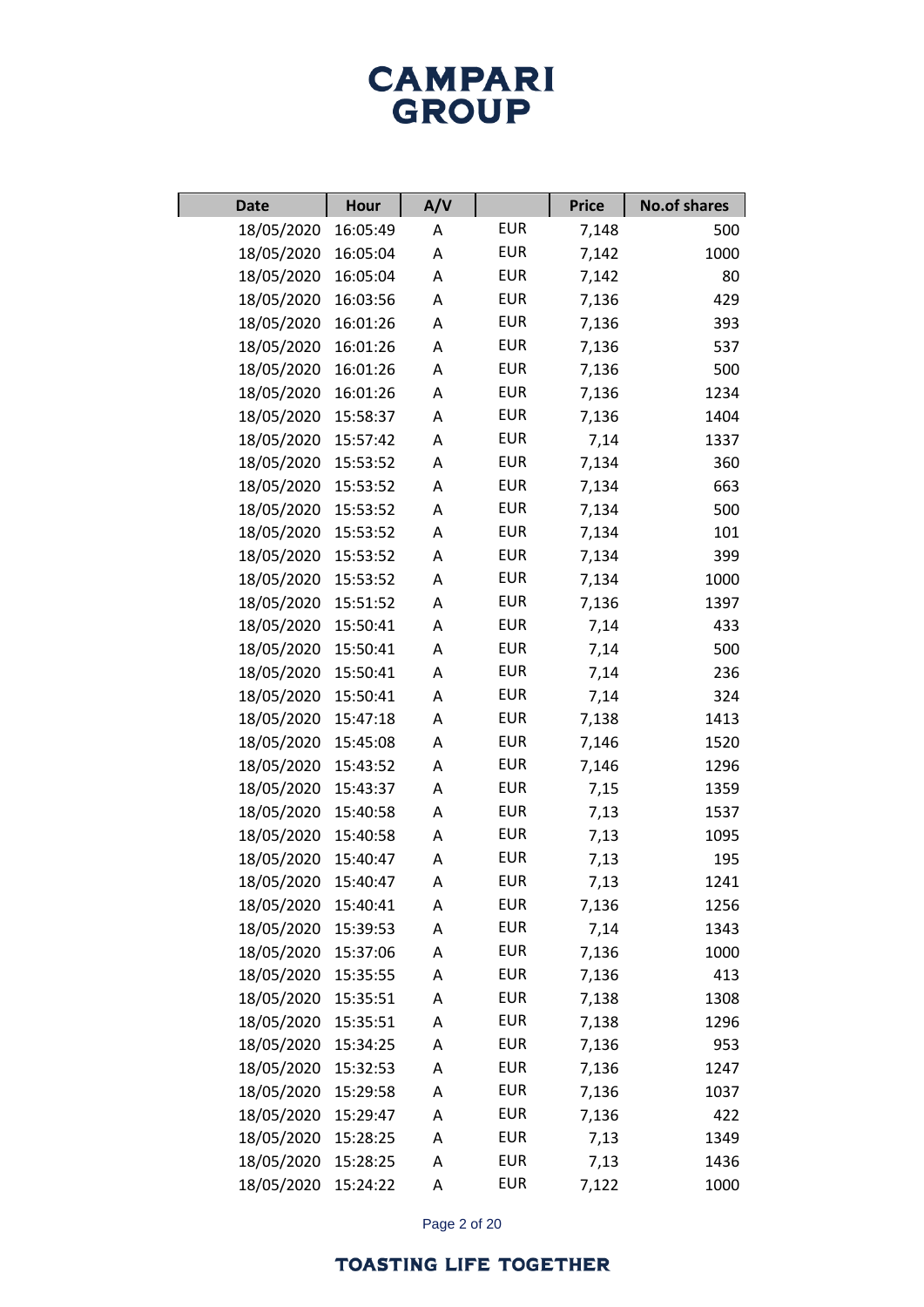| 18/05/2020 | 15:24:22 | А | <b>EUR</b> | 7,122 | 65   |
|------------|----------|---|------------|-------|------|
| 18/05/2020 | 15:24:18 | Α | <b>EUR</b> | 7,122 | 996  |
| 18/05/2020 | 15:24:18 | Α | <b>EUR</b> | 7,122 | 52   |
| 18/05/2020 | 15:24:18 | Α | <b>EUR</b> | 7,122 | 331  |
| 18/05/2020 | 15:24:18 | Α | <b>EUR</b> | 7,122 | 669  |
| 18/05/2020 | 15:24:18 | Α | <b>EUR</b> | 7,122 | 700  |
| 18/05/2020 | 15:21:09 | Α | <b>EUR</b> | 7,13  | 1268 |
| 18/05/2020 | 15:21:09 | Α | <b>EUR</b> | 7,132 | 1000 |
| 18/05/2020 | 15:21:09 | Α | <b>EUR</b> | 7,132 | 535  |
| 18/05/2020 | 15:21:09 | Α | <b>EUR</b> | 7,132 | 165  |
| 18/05/2020 | 15:21:09 | Α | <b>EUR</b> | 7,132 | 500  |
| 18/05/2020 | 15:18:18 | Α | <b>EUR</b> | 7,132 | 1481 |
| 18/05/2020 | 15:18:18 | Α | <b>EUR</b> | 7,132 | 1500 |
| 18/05/2020 | 15:15:18 | Α | <b>EUR</b> | 7,12  | 1434 |
| 18/05/2020 | 15:13:36 | Α | <b>EUR</b> | 7,116 | 500  |
| 18/05/2020 | 15:13:36 | Α | <b>EUR</b> | 7,116 | 700  |
| 18/05/2020 | 15:12:28 | Α | <b>EUR</b> | 7,104 | 1468 |
| 18/05/2020 | 15:11:15 | Α | <b>EUR</b> | 7,11  | 45   |
| 18/05/2020 | 15:11:15 | Α | <b>EUR</b> | 7,11  | 1108 |
| 18/05/2020 | 15:11:15 | Α | <b>EUR</b> | 7,11  | 157  |
| 18/05/2020 | 15:10:14 | Α | <b>EUR</b> | 7,11  | 428  |
| 18/05/2020 | 15:10:14 | Α | <b>EUR</b> | 7,11  | 35   |
| 18/05/2020 | 15:10:14 | Α | <b>EUR</b> | 7,11  | 961  |
| 18/05/2020 | 15:10:14 | Α | <b>EUR</b> | 7,11  | 795  |
| 18/05/2020 | 15:10:14 | Α | <b>EUR</b> | 7,11  | 166  |
| 18/05/2020 | 15:10:14 | Α | <b>EUR</b> | 7,11  | 503  |
| 18/05/2020 | 15:09:29 | Α | <b>EUR</b> | 7,108 | 500  |
| 18/05/2020 | 15:09:29 | Α | <b>EUR</b> | 7,108 | 331  |
| 18/05/2020 | 15:06:05 | Α | <b>EUR</b> | 7,112 | 1464 |
| 18/05/2020 | 15:06:05 | Α | <b>EUR</b> | 7,112 | 715  |
| 18/05/2020 | 15:06:05 | Α | <b>EUR</b> | 7,112 | 700  |
| 18/05/2020 | 15:03:46 | Α | <b>EUR</b> | 7,11  | 345  |
| 18/05/2020 | 15:03:46 | Α | <b>EUR</b> | 7,11  | 6    |
| 18/05/2020 | 15:03:46 | A | <b>EUR</b> | 7,11  | 1410 |
| 18/05/2020 | 15:02:07 | А | <b>EUR</b> | 7,108 | 1476 |
| 18/05/2020 | 14:59:36 | Α | <b>EUR</b> | 7,108 | 1449 |
| 18/05/2020 | 14:59:01 | А | <b>EUR</b> | 7,11  | 557  |
| 18/05/2020 | 14:59:01 | A | <b>EUR</b> | 7,11  | 909  |
| 18/05/2020 | 14:58:56 | А | <b>EUR</b> | 7,11  | 1498 |
| 18/05/2020 | 14:58:56 | Α | <b>EUR</b> | 7,11  | 1486 |
| 18/05/2020 | 14:56:47 | А | <b>EUR</b> | 7,106 | 583  |
| 18/05/2020 | 14:55:56 | A | <b>EUR</b> | 7,106 | 236  |
| 18/05/2020 | 14:55:56 | А | <b>EUR</b> | 7,106 | 1000 |

Page 3 of 20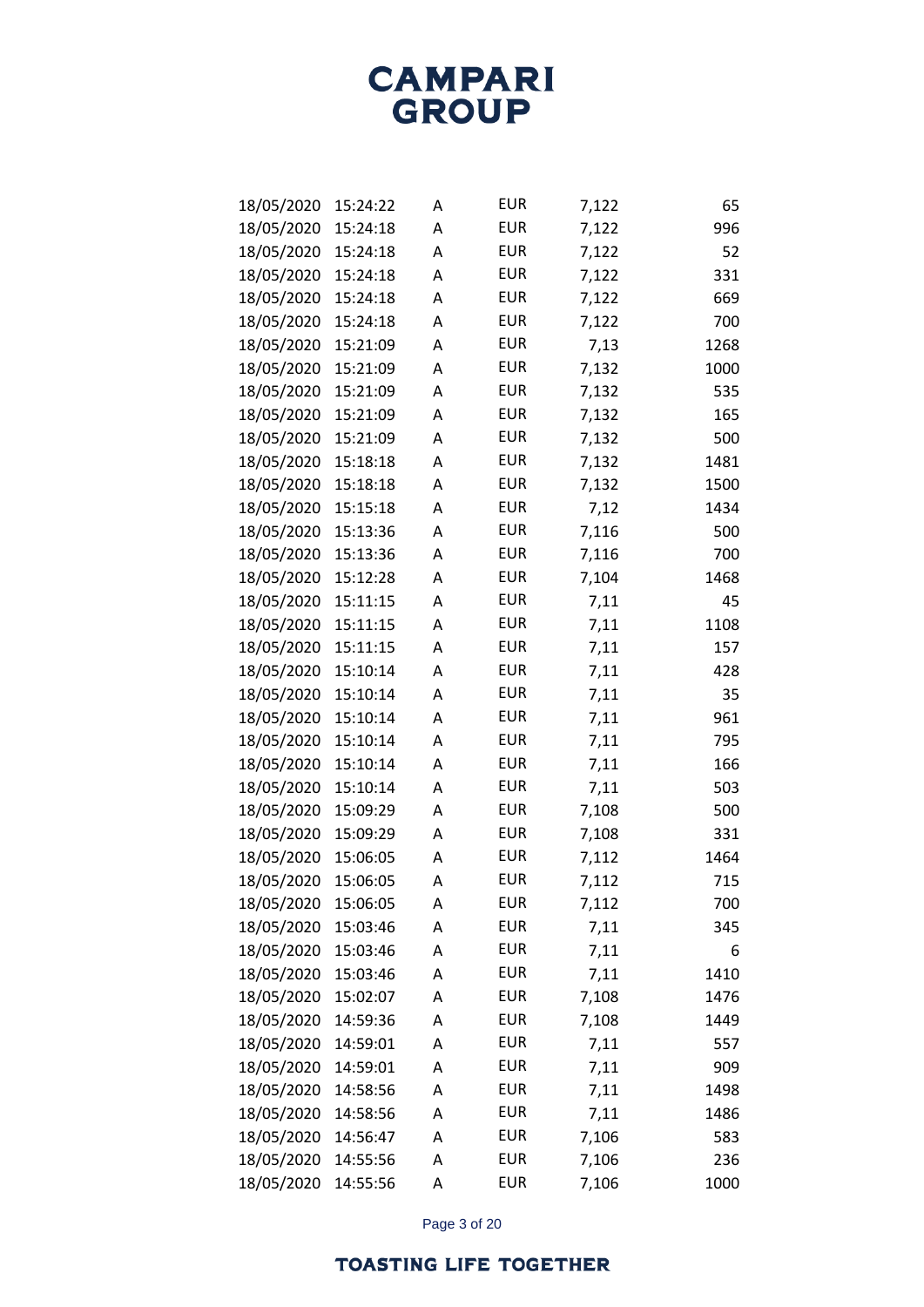| 18/05/2020 | 14:54:19 | Α | <b>EUR</b> | 7,108 | 799  |
|------------|----------|---|------------|-------|------|
| 18/05/2020 | 14:53:19 | Α | <b>EUR</b> | 7,11  | 358  |
| 18/05/2020 | 14:53:19 | Α | <b>EUR</b> | 7,11  | 1100 |
| 18/05/2020 | 14:50:54 | Α | <b>EUR</b> | 7,108 | 246  |
| 18/05/2020 | 14:50:54 | Α | <b>EUR</b> | 7,108 | 326  |
| 18/05/2020 | 14:50:54 | Α | <b>EUR</b> | 7,108 | 1000 |
| 18/05/2020 | 14:50:54 | Α | <b>EUR</b> | 7,108 | 204  |
| 18/05/2020 | 14:49:51 | Α | <b>EUR</b> | 7,112 | 185  |
| 18/05/2020 | 14:49:51 | Α | <b>EUR</b> | 7,112 | 815  |
| 18/05/2020 | 14:49:51 | Α | <b>EUR</b> | 7,112 | 500  |
| 18/05/2020 | 14:49:51 | Α | <b>EUR</b> | 7,11  | 469  |
| 18/05/2020 | 14:48:35 | Α | <b>EUR</b> | 7,108 | 999  |
| 18/05/2020 | 14:47:41 | Α | <b>EUR</b> | 7,112 | 1000 |
| 18/05/2020 | 14:47:41 | Α | <b>EUR</b> | 7,11  | 105  |
| 18/05/2020 | 14:47:41 | Α | <b>EUR</b> | 7,114 | 877  |
| 18/05/2020 | 14:47:41 | Α | <b>EUR</b> | 7,114 | 523  |
| 18/05/2020 | 14:47:41 | Α | <b>EUR</b> | 7,114 | 500  |
| 18/05/2020 | 14:44:03 | Α | <b>EUR</b> | 7,128 | 1314 |
| 18/05/2020 | 14:43:08 | Α | <b>EUR</b> | 7,13  | 61   |
| 18/05/2020 | 14:43:08 | Α | <b>EUR</b> | 7,13  | 1308 |
| 18/05/2020 | 14:40:49 | Α | <b>EUR</b> | 7,13  | 1362 |
| 18/05/2020 | 14:40:09 | Α | <b>EUR</b> | 7,132 | 1267 |
| 18/05/2020 | 14:36:31 | Α | <b>EUR</b> | 7,13  | 1266 |
| 18/05/2020 | 14:36:31 | Α | <b>EUR</b> | 7,13  | 900  |
| 18/05/2020 | 14:36:31 | Α | <b>EUR</b> | 7,13  | 427  |
| 18/05/2020 | 14:36:31 | Α | <b>EUR</b> | 7,13  | 413  |
| 18/05/2020 | 14:36:31 | Α | <b>EUR</b> | 7,13  | 840  |
| 18/05/2020 | 14:34:42 | Α | <b>EUR</b> | 7,13  | 1500 |
| 18/05/2020 | 14:34:42 | Α | <b>EUR</b> | 7,13  | 1265 |
| 18/05/2020 | 14:34:29 | Α | <b>EUR</b> | 7,13  | 637  |
| 18/05/2020 | 14:34:29 | А | <b>EUR</b> | 7,13  | 1331 |
| 18/05/2020 | 14:34:29 | Α | <b>EUR</b> | 7,13  | 1334 |
| 18/05/2020 | 14:34:29 | А | <b>EUR</b> | 7,13  | 1201 |
| 18/05/2020 | 14:34:29 | Α | <b>EUR</b> | 7,13  | 819  |
| 18/05/2020 | 14:34:29 | Α | <b>EUR</b> | 7,13  | 332  |
| 18/05/2020 | 14:33:33 | Α | <b>EUR</b> | 7,146 | 1435 |
| 18/05/2020 | 14:32:19 | А | <b>EUR</b> | 7,146 | 500  |
| 18/05/2020 | 14:31:55 | Α | <b>EUR</b> | 7,152 | 500  |
| 18/05/2020 | 14:30:04 | А | <b>EUR</b> | 7,15  | 944  |
| 18/05/2020 | 14:30:04 | Α | <b>EUR</b> | 7,15  | 500  |
| 18/05/2020 | 14:30:04 | А | <b>EUR</b> | 7,15  | 705  |
| 18/05/2020 | 14:30:04 | Α | <b>EUR</b> | 7,15  | 784  |
| 18/05/2020 | 14:30:04 | А | <b>EUR</b> | 7,15  | 1511 |

Page 4 of 20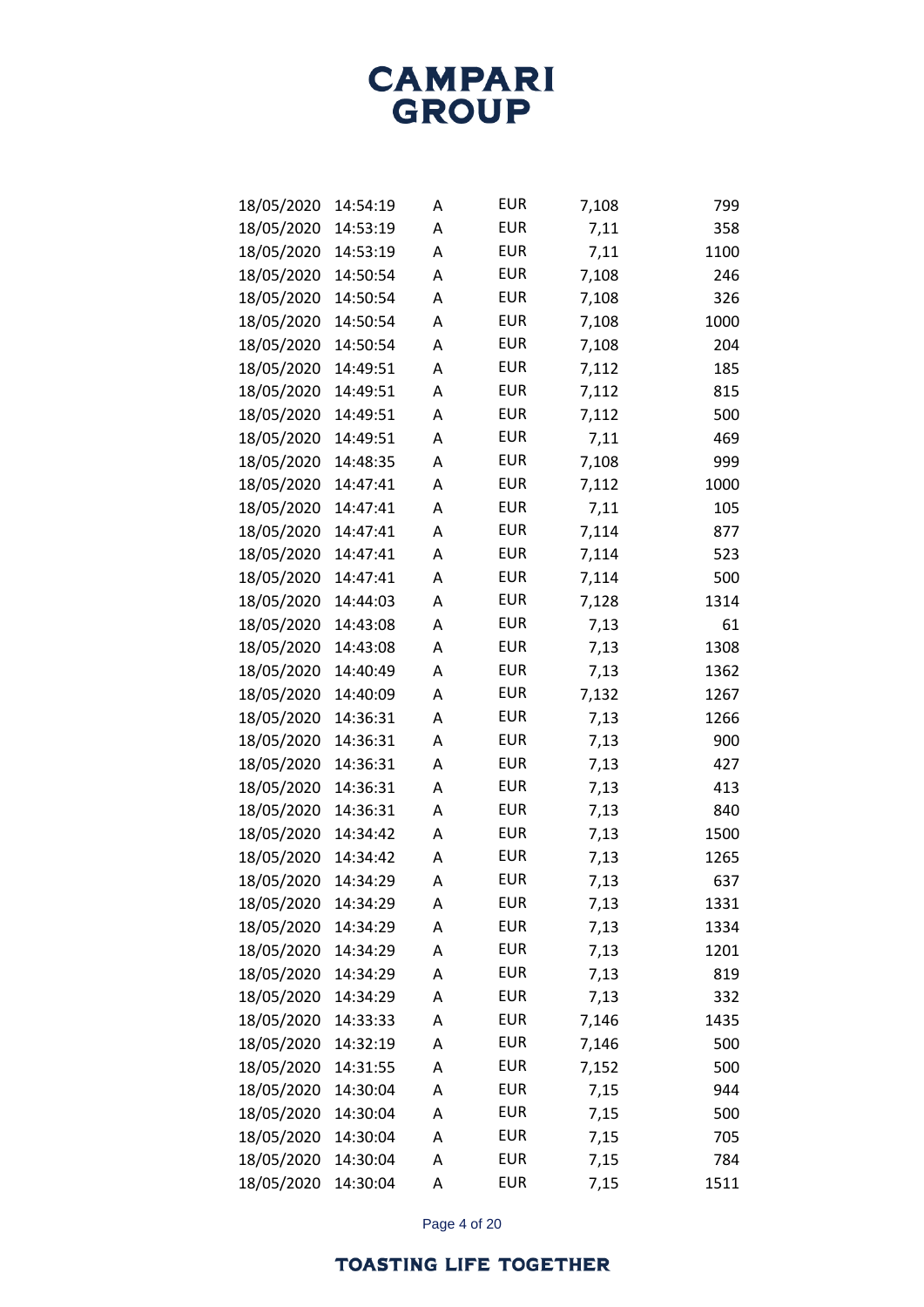| 18/05/2020 | 14:29:17 | Α | <b>EUR</b> | 7,156 | 59   |
|------------|----------|---|------------|-------|------|
| 18/05/2020 | 14:29:17 | Α | <b>EUR</b> | 7,156 | 1482 |
| 18/05/2020 | 14:24:14 | Α | <b>EUR</b> | 7,154 | 1363 |
| 18/05/2020 | 14:22:55 | Α | <b>EUR</b> | 7,154 | 500  |
| 18/05/2020 | 14:21:35 | Α | <b>EUR</b> | 7,154 | 7    |
| 18/05/2020 | 14:21:35 | Α | <b>EUR</b> | 7,154 | 1495 |
| 18/05/2020 | 14:17:07 | Α | <b>EUR</b> | 7,156 | 483  |
| 18/05/2020 | 14:17:07 | Α | <b>EUR</b> | 7,156 | 1000 |
| 18/05/2020 | 14:13:06 | Α | <b>EUR</b> | 7,14  | 187  |
| 18/05/2020 | 14:13:06 | Α | <b>EUR</b> | 7,14  | 1260 |
| 18/05/2020 | 14:12:34 | Α | <b>EUR</b> | 7,14  | 240  |
| 18/05/2020 | 14:05:50 | Α | <b>EUR</b> | 7,13  | 1378 |
| 18/05/2020 | 14:04:17 | Α | <b>EUR</b> | 7,13  | 1000 |
| 18/05/2020 | 14:04:17 | Α | <b>EUR</b> | 7,13  | 484  |
| 18/05/2020 | 14:04:17 | Α | <b>EUR</b> | 7,13  | 16   |
| 18/05/2020 | 14:04:17 | Α | <b>EUR</b> | 7,13  | 265  |
| 18/05/2020 | 14:04:17 | Α | <b>EUR</b> | 7,13  | 1100 |
| 18/05/2020 | 14:04:17 | Α | <b>EUR</b> | 7,13  | 348  |
| 18/05/2020 | 14:03:39 | Α | <b>EUR</b> | 7,132 | 200  |
| 18/05/2020 | 14:03:39 | Α | <b>EUR</b> | 7,13  | 500  |
| 18/05/2020 | 14:03:14 | Α | <b>EUR</b> | 7,13  | 504  |
| 18/05/2020 | 14:03:14 | Α | <b>EUR</b> | 7,13  | 215  |
| 18/05/2020 | 14:02:17 | Α | <b>EUR</b> | 7,13  | 1131 |
| 18/05/2020 | 14:02:17 | Α | <b>EUR</b> | 7,13  | 1483 |
| 18/05/2020 | 14:00:04 | Α | <b>EUR</b> | 7,13  | 1294 |
| 18/05/2020 | 14:00:04 | Α | <b>EUR</b> | 7,13  | 1500 |
| 18/05/2020 | 14:00:04 | Α | <b>EUR</b> | 7,13  | 1405 |
| 18/05/2020 | 14:00:04 | Α | <b>EUR</b> | 7,13  | 1280 |
| 18/05/2020 | 14:00:04 | Α | <b>EUR</b> | 7,13  | 1467 |
| 18/05/2020 | 14:00:04 | Α | <b>EUR</b> | 7,13  | 1279 |
| 18/05/2020 | 14:00:04 | А | <b>EUR</b> | 7,13  | 1342 |
| 18/05/2020 | 14:00:04 | Α | <b>EUR</b> | 7,13  | 1312 |
| 18/05/2020 | 13:55:58 | А | <b>EUR</b> | 7,136 | 151  |
| 18/05/2020 | 13:55:58 | Α | <b>EUR</b> | 7,136 | 1308 |
| 18/05/2020 | 13:55:58 | А | <b>EUR</b> | 7,136 | 1014 |
| 18/05/2020 | 13:55:58 | Α | <b>EUR</b> | 7,136 | 412  |
| 18/05/2020 | 13:52:20 | А | <b>EUR</b> | 7,142 | 125  |
| 18/05/2020 | 13:52:20 | Α | <b>EUR</b> | 7,142 | 1131 |
| 18/05/2020 | 13:51:15 | Α | <b>EUR</b> | 7,142 | 1    |
| 18/05/2020 | 13:51:15 | Α | <b>EUR</b> | 7,142 | 1253 |
| 18/05/2020 | 13:50:06 | А | <b>EUR</b> | 7,144 | 65   |
| 18/05/2020 | 13:50:06 | Α | <b>EUR</b> | 7,144 | 1246 |
| 18/05/2020 | 13:48:06 | А | <b>EUR</b> | 7,15  | 500  |

Page 5 of 20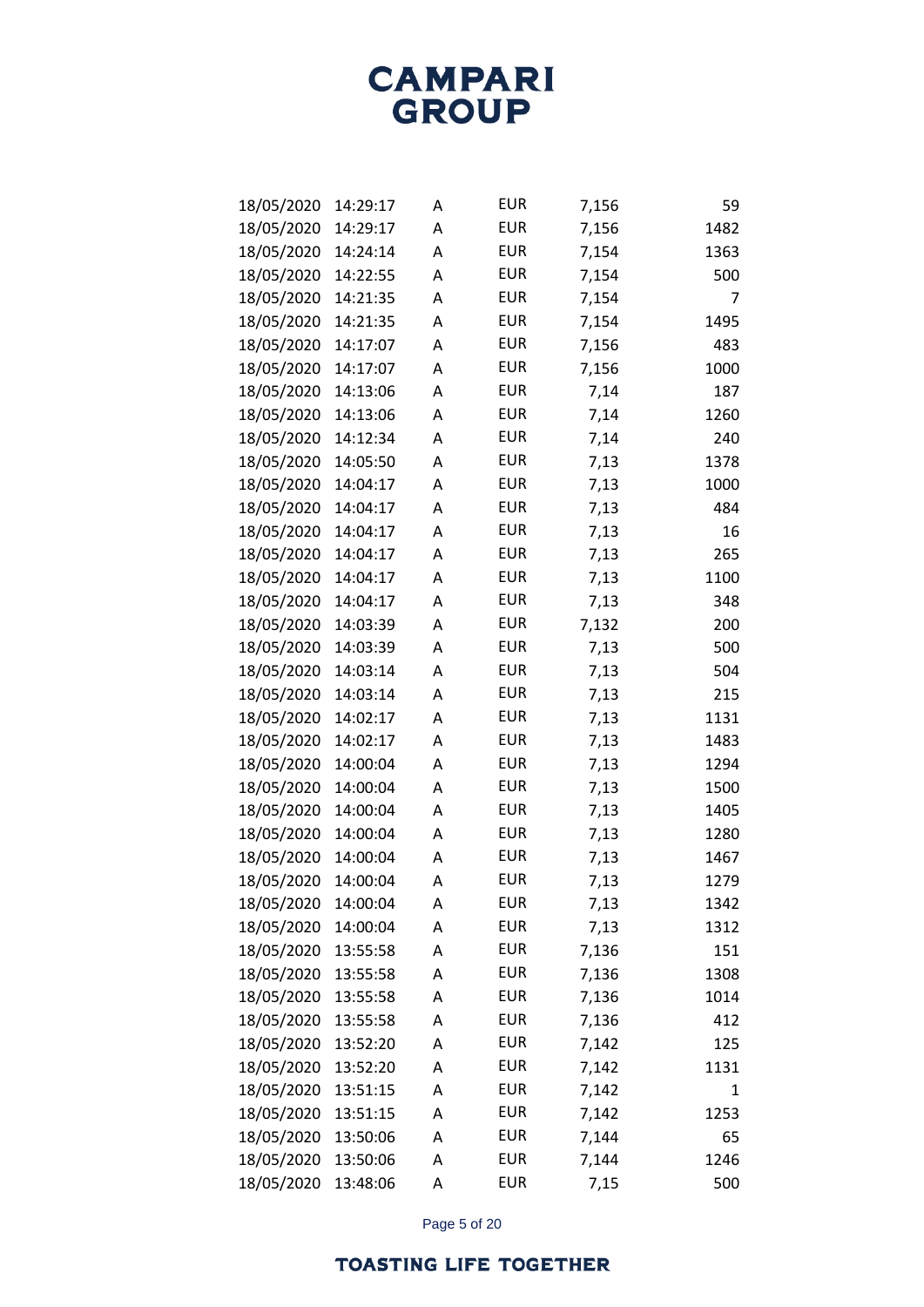| 18/05/2020 | 13:48:06 | Α | <b>EUR</b> | 7,15  | 1523 |
|------------|----------|---|------------|-------|------|
| 18/05/2020 | 13:48:06 | Α | <b>EUR</b> | 7,15  | 1298 |
| 18/05/2020 | 13:48:06 | Α | <b>EUR</b> | 7,15  | 1334 |
| 18/05/2020 | 13:48:06 | Α | <b>EUR</b> | 7,15  | 1502 |
| 18/05/2020 | 13:48:06 | Α | <b>EUR</b> | 7,15  | 34   |
| 18/05/2020 | 13:48:06 | Α | <b>EUR</b> | 7,15  | 1375 |
| 18/05/2020 | 13:48:03 | Α | <b>EUR</b> | 7,152 | 500  |
| 18/05/2020 | 13:44:09 | Α | <b>EUR</b> | 7,154 | 500  |
| 18/05/2020 | 13:44:09 | Α | <b>EUR</b> | 7,154 | 553  |
| 18/05/2020 | 13:44:09 | Α | <b>EUR</b> | 7,154 | 822  |
| 18/05/2020 | 13:37:22 | Α | <b>EUR</b> | 7,154 | 355  |
| 18/05/2020 | 13:37:22 | Α | <b>EUR</b> | 7,154 | 547  |
| 18/05/2020 | 13:37:22 | Α | <b>EUR</b> | 7,154 | 324  |
| 18/05/2020 | 13:35:42 | Α | <b>EUR</b> | 7,154 | 366  |
| 18/05/2020 | 13:35:42 | Α | <b>EUR</b> | 7,154 | 1267 |
| 18/05/2020 | 13:35:42 | Α | <b>EUR</b> | 7,154 | 1250 |
| 18/05/2020 | 13:33:09 | Α | <b>EUR</b> | 7,16  | 1278 |
| 18/05/2020 | 13:27:36 | Α | <b>EUR</b> | 7,16  | 951  |
| 18/05/2020 | 13:27:36 | Α | <b>EUR</b> | 7,16  | 397  |
| 18/05/2020 | 13:20:14 | Α | <b>EUR</b> | 7,168 | 1401 |
| 18/05/2020 | 13:15:10 | Α | <b>EUR</b> | 7,178 | 810  |
| 18/05/2020 | 13:15:10 | Α | <b>EUR</b> | 7,178 | 725  |
| 18/05/2020 | 13:07:15 | Α | <b>EUR</b> | 7,174 | 1497 |
| 18/05/2020 | 12:57:49 | Α | <b>EUR</b> | 7,164 | 1000 |
| 18/05/2020 | 12:57:49 | Α | <b>EUR</b> | 7,164 | 310  |
| 18/05/2020 | 12:53:46 | Α | <b>EUR</b> | 7,15  | 1507 |
| 18/05/2020 | 12:53:46 | Α | <b>EUR</b> | 7,154 | 840  |
| 18/05/2020 | 12:53:46 | Α | <b>EUR</b> | 7,154 | 474  |
| 18/05/2020 | 12:53:06 | Α | <b>EUR</b> | 7,162 | 1302 |
| 18/05/2020 | 12:48:50 | Α | <b>EUR</b> | 7,17  | 1300 |
| 18/05/2020 | 12:46:17 | А | <b>EUR</b> | 7,156 | 139  |
| 18/05/2020 | 12:46:17 | Α | <b>EUR</b> | 7,156 | 1118 |
| 18/05/2020 | 12:41:20 | А | <b>EUR</b> | 7,162 | 448  |
| 18/05/2020 | 12:41:20 | А | <b>EUR</b> | 7,162 | 984  |
| 18/05/2020 | 12:37:23 | А | <b>EUR</b> | 7,16  | 1427 |
| 18/05/2020 | 12:34:29 | Α | <b>EUR</b> | 7,152 | 751  |
| 18/05/2020 | 12:34:29 | А | <b>EUR</b> | 7,152 | 100  |
| 18/05/2020 | 12:34:29 | А | <b>EUR</b> | 7,152 | 500  |
| 18/05/2020 | 12:29:55 | А | <b>EUR</b> | 7,154 | 1532 |
| 18/05/2020 | 12:26:18 | Α | <b>EUR</b> | 7,152 | 1528 |
| 18/05/2020 | 12:23:39 | Α | <b>EUR</b> | 7,154 | 500  |
| 18/05/2020 | 12:20:01 | А | <b>EUR</b> | 7,154 | 287  |
| 18/05/2020 | 12:20:01 | Α | <b>EUR</b> | 7,154 | 1393 |

Page 6 of 20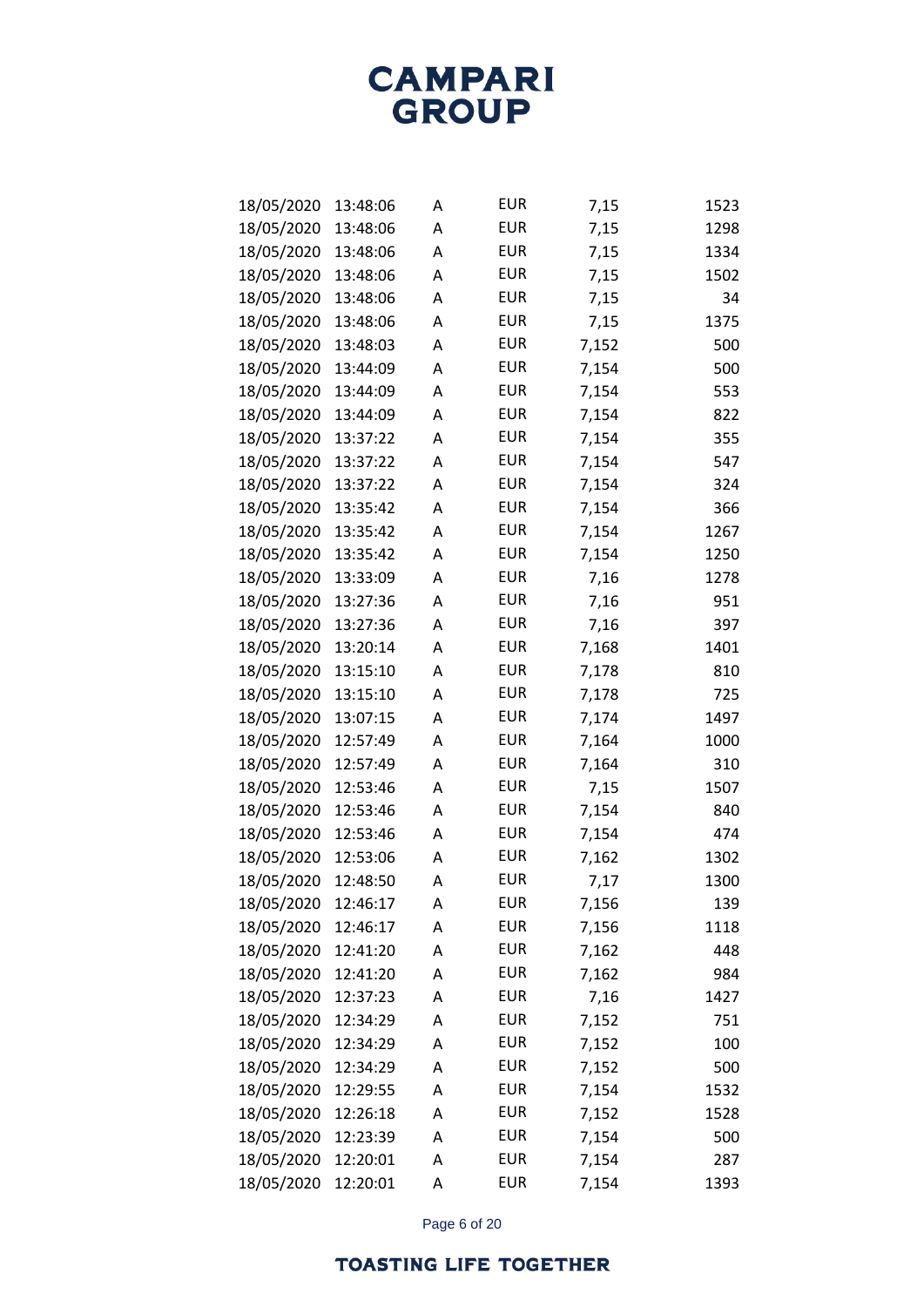| 18/05/2020 | 12:19:59 | Α | <b>EUR</b> | 7,152 | 1708 |
|------------|----------|---|------------|-------|------|
| 18/05/2020 | 12:12:47 | Α | <b>EUR</b> | 7,14  | 438  |
| 18/05/2020 | 12:11:19 | Α | <b>EUR</b> | 7,136 | 949  |
| 18/05/2020 | 12:11:19 | Α | <b>EUR</b> | 7,136 | 1184 |
| 18/05/2020 | 12:11:19 | Α | <b>EUR</b> | 7,136 | 311  |
| 18/05/2020 | 12:11:19 | Α | <b>EUR</b> | 7,136 | 420  |
| 18/05/2020 | 12:06:32 | Α | <b>EUR</b> | 7,138 | 340  |
| 18/05/2020 | 12:06:32 | Α | <b>EUR</b> | 7,138 | 1070 |
| 18/05/2020 | 12:00:33 | Α | <b>EUR</b> | 7,142 | 1005 |
| 18/05/2020 | 12:00:33 | Α | <b>EUR</b> | 7,142 | 260  |
| 18/05/2020 | 11:59:32 | Α | <b>EUR</b> | 7,14  | 1000 |
| 18/05/2020 | 11:59:32 | Α | <b>EUR</b> | 7,14  | 961  |
| 18/05/2020 | 11:59:32 | Α | <b>EUR</b> | 7,14  | 1361 |
| 18/05/2020 | 11:53:21 | Α | <b>EUR</b> | 7,134 | 1483 |
| 18/05/2020 | 11:50:43 | Α | <b>EUR</b> | 7,128 | 500  |
| 18/05/2020 | 11:49:17 | Α | <b>EUR</b> | 7,126 | 389  |
| 18/05/2020 | 11:49:17 | Α | <b>EUR</b> | 7,126 | 461  |
| 18/05/2020 | 11:49:17 | Α | <b>EUR</b> | 7,126 | 500  |
| 18/05/2020 | 11:46:53 | Α | <b>EUR</b> | 7,128 | 1528 |
| 18/05/2020 | 11:40:26 | Α | <b>EUR</b> | 7,12  | 1376 |
| 18/05/2020 | 11:40:26 | Α | <b>EUR</b> | 7,12  | 359  |
| 18/05/2020 | 11:40:26 | Α | <b>EUR</b> | 7,12  | 1000 |
| 18/05/2020 | 11:40:12 | Α | <b>EUR</b> | 7,12  | 500  |
| 18/05/2020 | 11:40:12 | Α | <b>EUR</b> | 7,12  | 806  |
| 18/05/2020 | 11:34:58 | Α | <b>EUR</b> | 7,116 | 1431 |
| 18/05/2020 | 11:30:55 | Α | <b>EUR</b> | 7,114 | 1350 |
| 18/05/2020 | 11:28:59 | Α | <b>EUR</b> | 7,114 | 500  |
| 18/05/2020 | 11:27:41 | Α | <b>EUR</b> | 7,114 | 500  |
| 18/05/2020 | 11:26:58 | Α | <b>EUR</b> | 7,116 | 1080 |
| 18/05/2020 | 11:26:58 | Α | <b>EUR</b> | 7,116 | 426  |
| 18/05/2020 | 11:24:52 | А | <b>EUR</b> | 7,116 | 1118 |
| 18/05/2020 | 11:24:52 | Α | <b>EUR</b> | 7,116 | 250  |
| 18/05/2020 | 11:24:18 | Α | <b>EUR</b> | 7,116 | 1459 |
| 18/05/2020 | 11:19:33 | Α | <b>EUR</b> | 7,116 | 714  |
| 18/05/2020 | 11:19:33 | Α | <b>EUR</b> | 7,116 | 584  |
| 18/05/2020 | 11:19:33 | Α | <b>EUR</b> | 7,116 | 1375 |
| 18/05/2020 | 11:17:27 | Α | <b>EUR</b> | 7,114 | 100  |
| 18/05/2020 | 11:17:05 | Α | <b>EUR</b> | 7,114 | 1241 |
| 18/05/2020 | 11:12:18 | Α | <b>EUR</b> | 7,116 | 754  |
| 18/05/2020 | 11:12:18 | Α | <b>EUR</b> | 7,116 | 500  |
| 18/05/2020 | 11:08:59 | Α | <b>EUR</b> | 7,116 | 420  |
| 18/05/2020 | 11:08:59 | Α | <b>EUR</b> | 7,116 | 1000 |
| 18/05/2020 | 11:05:24 | Α | <b>EUR</b> | 7,11  | 500  |

Page 7 of 20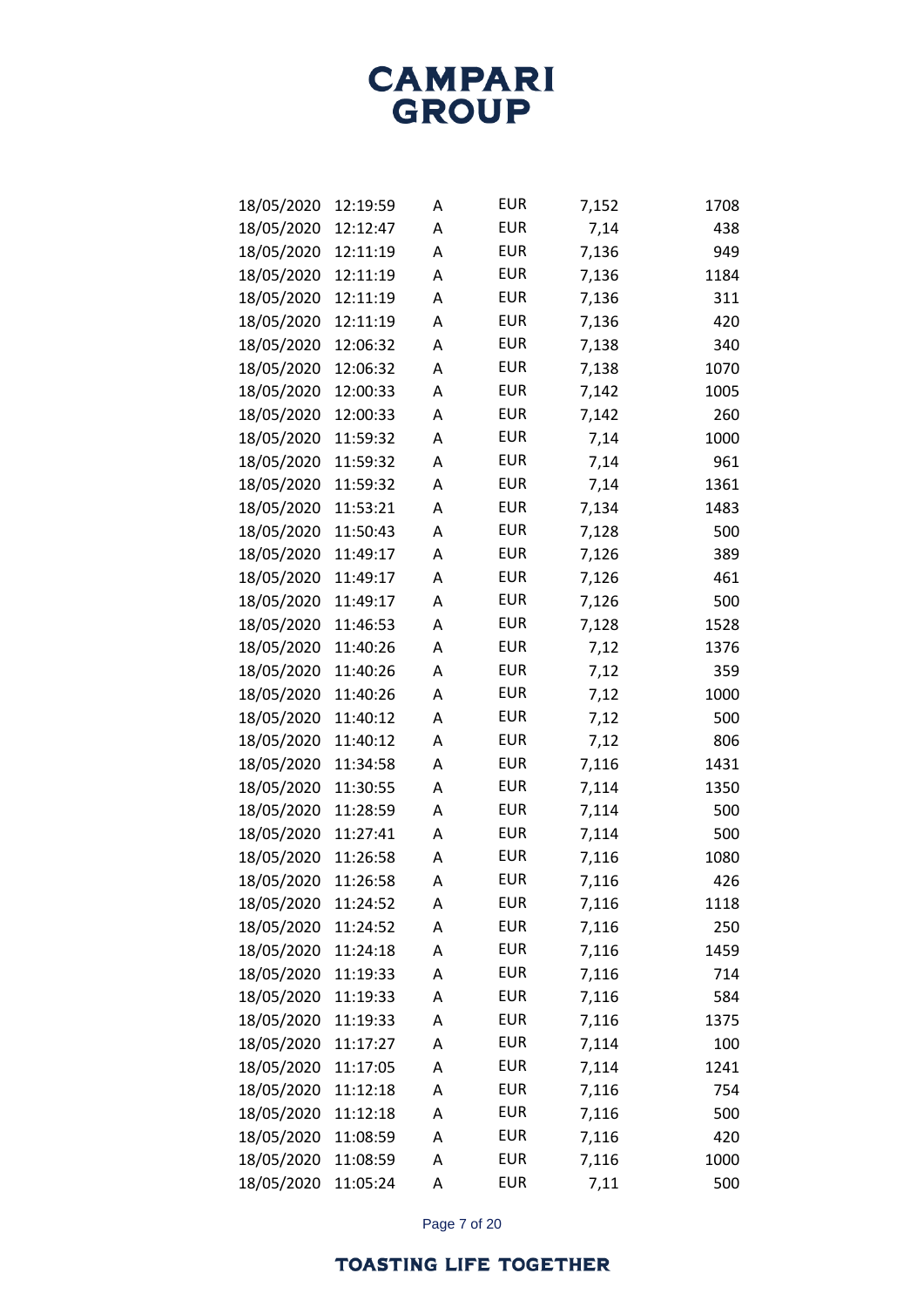| 18/05/2020 | 11:05:24 | Α | <b>EUR</b> | 7,112 | 254  |
|------------|----------|---|------------|-------|------|
| 18/05/2020 | 11:05:24 | Α | <b>EUR</b> | 7,11  | 700  |
| 18/05/2020 | 11:05:24 | Α | <b>EUR</b> | 7,112 | 461  |
| 18/05/2020 | 11:05:24 | Α | <b>EUR</b> | 7,112 | 246  |
| 18/05/2020 | 11:05:24 | Α | <b>EUR</b> | 7,112 | 574  |
| 18/05/2020 | 11:02:36 | Α | <b>EUR</b> | 7,114 | 451  |
| 18/05/2020 | 11:02:36 | А | <b>EUR</b> | 7,114 | 822  |
| 18/05/2020 | 11:01:24 | Α | <b>EUR</b> | 7,114 | 500  |
| 18/05/2020 | 10:59:51 | Α | <b>EUR</b> | 7,114 | 214  |
| 18/05/2020 | 10:59:51 | А | <b>EUR</b> | 7,114 | 1000 |
| 18/05/2020 | 10:59:51 | А | <b>EUR</b> | 7,114 | 255  |
| 18/05/2020 | 10:55:32 | Α | <b>EUR</b> | 7,116 | 60   |
| 18/05/2020 | 10:55:32 | Α | <b>EUR</b> | 7,114 | 443  |
| 18/05/2020 | 10:55:32 | Α | <b>EUR</b> | 7,114 | 800  |
| 18/05/2020 | 10:55:32 | А | <b>EUR</b> | 7,114 | 500  |
| 18/05/2020 | 10:55:32 | Α | <b>EUR</b> | 7,112 | 839  |
| 18/05/2020 | 10:55:32 | Α | <b>EUR</b> | 7,112 | 644  |
| 18/05/2020 | 10:51:37 | Α | <b>EUR</b> | 7,114 | 1243 |
| 18/05/2020 | 10:51:37 | А | <b>EUR</b> | 7,114 | 871  |
| 18/05/2020 | 10:51:37 | Α | <b>EUR</b> | 7,114 | 500  |
| 18/05/2020 | 10:49:58 | Α | <b>EUR</b> | 7,116 | 1368 |
| 18/05/2020 | 10:46:24 | Α | <b>EUR</b> | 7,122 | 761  |
| 18/05/2020 | 10:46:24 | А | <b>EUR</b> | 7,122 | 500  |
| 18/05/2020 | 10:46:24 | Α | <b>EUR</b> | 7,122 | 1264 |
| 18/05/2020 | 10:43:24 | Α | <b>EUR</b> | 7,122 | 1479 |
| 18/05/2020 | 10:39:58 | А | <b>EUR</b> | 7,13  | 1303 |
| 18/05/2020 | 10:39:47 | А | <b>EUR</b> | 7,13  | 220  |
| 18/05/2020 | 10:37:32 | Α | <b>EUR</b> | 7,132 | 1457 |
| 18/05/2020 | 10:35:58 | А | <b>EUR</b> | 7,138 | 835  |
| 18/05/2020 | 10:35:58 | А | <b>EUR</b> | 7,138 | 500  |
| 18/05/2020 | 10:35:58 | А | <b>EUR</b> | 7,138 | 18   |
| 18/05/2020 | 10:34:09 | А | <b>EUR</b> | 7,136 | 1389 |
| 18/05/2020 | 10:31:11 | А | <b>EUR</b> | 7,134 | 1341 |
| 18/05/2020 | 10:28:36 | А | <b>EUR</b> | 7,14  | 1311 |
| 18/05/2020 | 10:28:36 | А | <b>EUR</b> | 7,14  | 1048 |
| 18/05/2020 | 10:28:36 | А | <b>EUR</b> | 7,14  | 353  |
| 18/05/2020 | 10:28:08 | А | <b>EUR</b> | 7,148 | 35   |
| 18/05/2020 | 10:26:46 | А | <b>EUR</b> | 7,15  | 56   |
| 18/05/2020 | 10:26:46 | А | <b>EUR</b> | 7,15  | 304  |
| 18/05/2020 | 10:26:45 | А | <b>EUR</b> | 7,15  | 1129 |
| 18/05/2020 | 10:24:43 | А | <b>EUR</b> | 7,134 | 1353 |
| 18/05/2020 | 10:21:58 | А | <b>EUR</b> | 7,122 | 594  |
| 18/05/2020 | 10:21:58 | А | <b>EUR</b> | 7,122 | 500  |

Page 8 of 20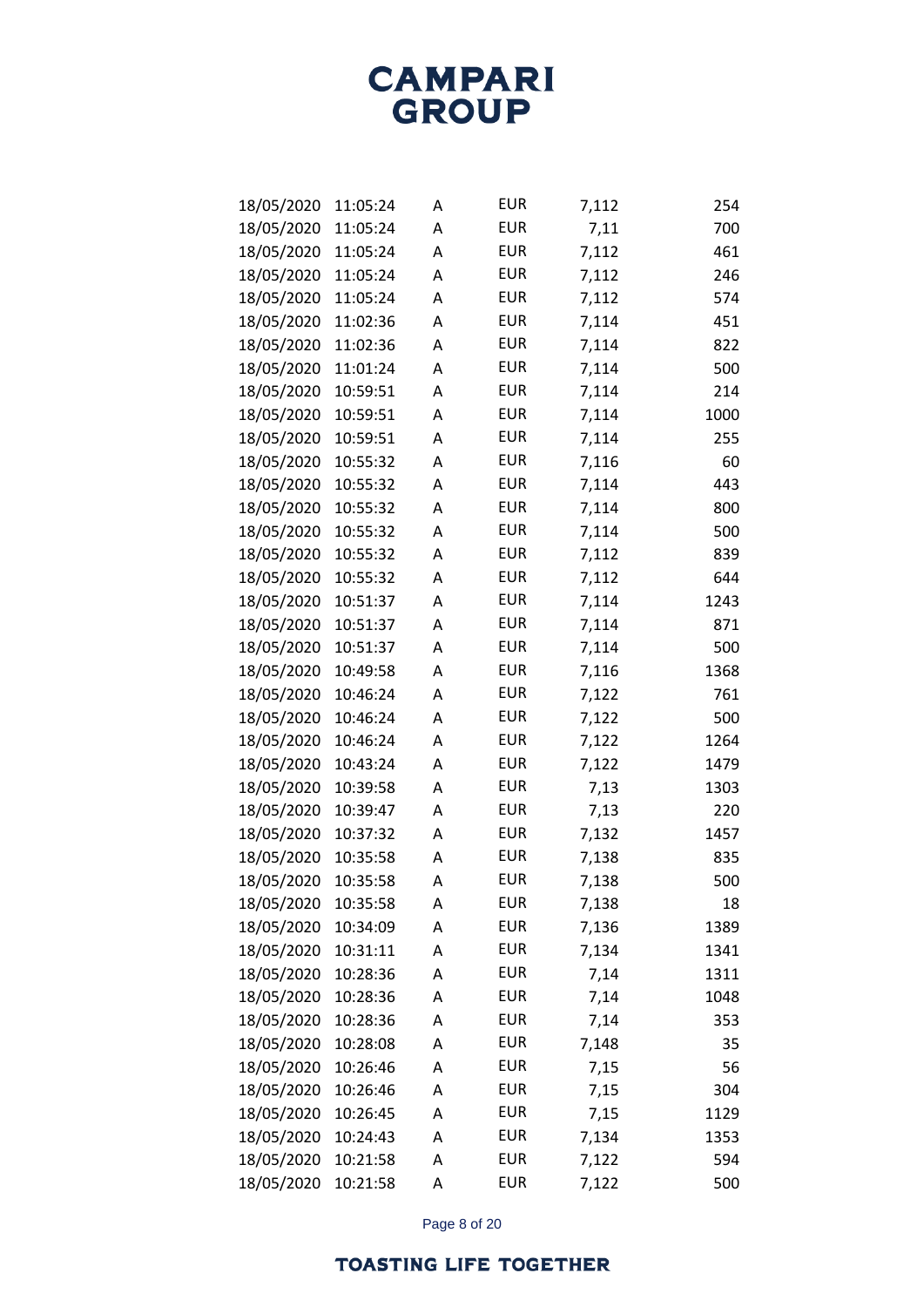| 18/05/2020 | 10:20:05 | Α | <b>EUR</b> | 7,126 | 1836 |
|------------|----------|---|------------|-------|------|
| 18/05/2020 | 10:17:22 | Α | <b>EUR</b> | 7,118 | 1431 |
| 18/05/2020 | 10:17:02 | А | <b>EUR</b> | 7,122 | 500  |
| 18/05/2020 | 10:17:02 | Α | <b>EUR</b> | 7,122 | 39   |
| 18/05/2020 | 10:15:33 | Α | <b>EUR</b> | 7,124 | 500  |
| 18/05/2020 | 10:15:33 | Α | <b>EUR</b> | 7,124 | 1371 |
| 18/05/2020 | 10:13:07 | Α | <b>EUR</b> | 7,124 | 1421 |
| 18/05/2020 | 10:08:50 | А | <b>EUR</b> | 7,11  | 1    |
| 18/05/2020 | 10:08:50 | Α | <b>EUR</b> | 7,11  | 700  |
| 18/05/2020 | 10:08:50 | Α | <b>EUR</b> | 7,11  | 500  |
| 18/05/2020 | 10:08:25 | Α | <b>EUR</b> | 7,118 | 1421 |
| 18/05/2020 | 10:08:25 | А | <b>EUR</b> | 7,118 | 1478 |
| 18/05/2020 | 10:05:54 | Α | <b>EUR</b> | 7,098 | 630  |
| 18/05/2020 | 10:02:35 | Α | <b>EUR</b> | 7,106 | 1362 |
| 18/05/2020 | 10:01:45 | Α | <b>EUR</b> | 7,108 | 1471 |
| 18/05/2020 | 10:01:45 | А | <b>EUR</b> | 7,108 | 437  |
| 18/05/2020 | 10:01:45 | Α | <b>EUR</b> | 7,108 | 840  |
| 18/05/2020 | 09:59:21 | Α | <b>EUR</b> | 7,108 | 25   |
| 18/05/2020 | 09:57:58 | Α | <b>EUR</b> | 7,11  | 500  |
| 18/05/2020 | 09:57:58 | A | <b>EUR</b> | 7,11  | 548  |
| 18/05/2020 | 09:55:44 | Α | <b>EUR</b> | 7,13  | 1460 |
| 18/05/2020 | 09:55:24 | Α | <b>EUR</b> | 7,136 | 1473 |
| 18/05/2020 | 09:51:38 | Α | <b>EUR</b> | 7,14  | 1262 |
| 18/05/2020 | 09:51:07 | Α | <b>EUR</b> | 7,134 | 100  |
| 18/05/2020 | 09:50:42 | Α | <b>EUR</b> | 7,136 | 1370 |
| 18/05/2020 | 09:50:42 | Α | <b>EUR</b> | 7,136 | 500  |
| 18/05/2020 | 09:48:02 | Α | <b>EUR</b> | 7,128 | 1407 |
| 18/05/2020 | 09:45:27 | Α | <b>EUR</b> | 7,132 | 225  |
| 18/05/2020 | 09:45:27 | Α | <b>EUR</b> | 7,132 | 840  |
| 18/05/2020 | 09:45:27 | А | <b>EUR</b> | 7,132 | 330  |
| 18/05/2020 | 09:45:27 | Α | <b>EUR</b> | 7,132 | 386  |
| 18/05/2020 | 09:45:27 | Α | <b>EUR</b> | 7,132 | 1035 |
| 18/05/2020 | 09:42:57 | Α | <b>EUR</b> | 7,132 | 1522 |
| 18/05/2020 | 09:39:58 | A | <b>EUR</b> | 7,136 | 1308 |
| 18/05/2020 | 09:39:58 | А | <b>EUR</b> | 7,142 | 1505 |
| 18/05/2020 | 09:39:05 | Α | <b>EUR</b> | 7,142 | 1766 |
| 18/05/2020 | 09:37:24 | Α | <b>EUR</b> | 7,138 | 298  |
| 18/05/2020 | 09:37:24 | Α | <b>EUR</b> | 7,138 | 461  |
| 18/05/2020 | 09:37:24 | А | <b>EUR</b> | 7,138 | 500  |
| 18/05/2020 | 09:36:58 | Α | <b>EUR</b> | 7,13  | 502  |
| 18/05/2020 | 09:36:58 | Α | <b>EUR</b> | 7,13  | 840  |
| 18/05/2020 | 09:33:48 | Α | <b>EUR</b> | 7,128 | 1284 |
| 18/05/2020 | 09:33:48 | Α | <b>EUR</b> | 7,128 | 151  |

Page 9 of 20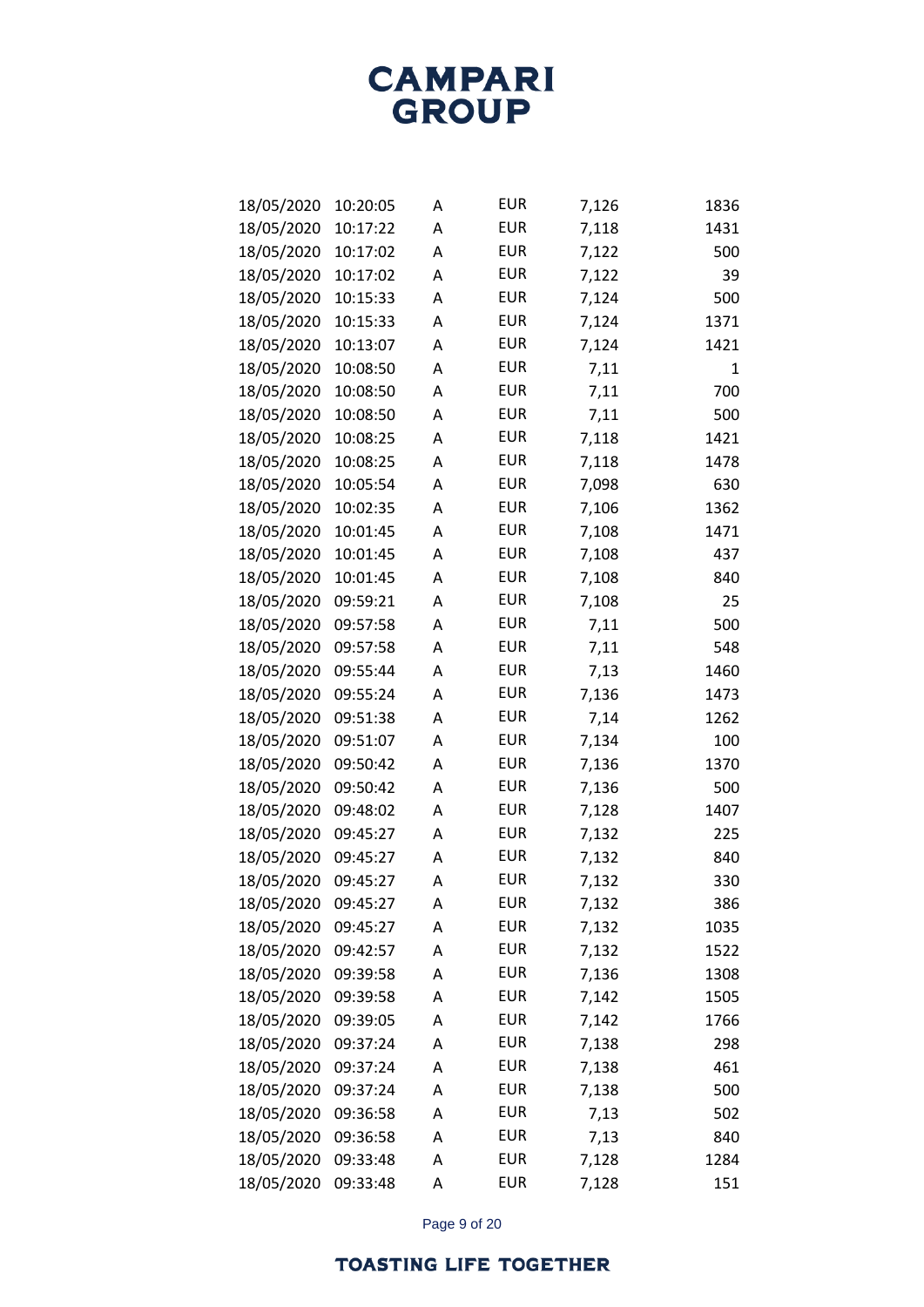| 18/05/2020 | 09:33:48 | А | <b>EUR</b> | 7,128 | 1719 |
|------------|----------|---|------------|-------|------|
| 18/05/2020 | 09:29:40 | А | <b>EUR</b> | 7,13  | 1419 |
| 18/05/2020 | 09:27:22 | А | <b>EUR</b> | 7,134 | 1242 |
| 18/05/2020 | 09:27:22 | А | <b>EUR</b> | 7,134 | 17   |
| 18/05/2020 | 09:27:22 | Α | <b>EUR</b> | 7,134 | 1500 |
| 18/05/2020 | 09:23:53 | Α | <b>EUR</b> | 7,132 | 1322 |
| 18/05/2020 | 09:23:53 | Α | <b>EUR</b> | 7,132 | 107  |
| 18/05/2020 | 09:23:29 | Α | <b>EUR</b> | 7,13  | 436  |
| 18/05/2020 | 09:23:29 | Α | <b>EUR</b> | 7,13  | 840  |
| 18/05/2020 | 09:21:50 | Α | <b>EUR</b> | 7,138 | 10   |
| 18/05/2020 | 09:21:21 | Α | <b>EUR</b> | 7,138 | 1311 |
| 18/05/2020 | 09:21:19 | Α | <b>EUR</b> | 7,138 | 855  |
| 18/05/2020 | 09:21:19 | Α | <b>EUR</b> | 7,138 | 542  |
| 18/05/2020 | 09:17:44 | Α | <b>EUR</b> | 7,126 | 1506 |
| 18/05/2020 | 09:17:16 | Α | <b>EUR</b> | 7,132 | 1579 |
| 18/05/2020 | 09:15:08 | Α | <b>EUR</b> | 7,124 | 254  |
| 18/05/2020 | 09:15:02 | Α | <b>EUR</b> | 7,124 | 1000 |
| 18/05/2020 | 09:14:40 | Α | <b>EUR</b> | 7,128 | 600  |
| 18/05/2020 | 09:14:40 | Α | <b>EUR</b> | 7,128 | 500  |
| 18/05/2020 | 09:12:09 | Α | <b>EUR</b> | 7,132 | 143  |
| 18/05/2020 | 09:11:52 | Α | <b>EUR</b> | 7,132 | 61   |
| 18/05/2020 | 09:11:52 | Α | <b>EUR</b> | 7,132 | 1226 |
| 18/05/2020 | 09:10:46 | Α | <b>EUR</b> | 7,132 | 1434 |
| 18/05/2020 | 09:09:33 | Α | <b>EUR</b> | 7,122 | 212  |
| 18/05/2020 | 09:09:33 | Α | <b>EUR</b> | 7,122 | 469  |
| 18/05/2020 | 09:09:33 | Α | <b>EUR</b> | 7,122 | 500  |
| 18/05/2020 | 09:09:33 | Α | <b>EUR</b> | 7,122 | 296  |
| 18/05/2020 | 09:09:32 | А | <b>EUR</b> | 7,122 | 1411 |
| 18/05/2020 | 09:07:35 | А | <b>EUR</b> | 7,12  | 518  |
| 18/05/2020 | 09:07:35 | А | <b>EUR</b> | 7,12  | 840  |
| 18/05/2020 | 09:05:56 | Α | <b>EUR</b> | 7,112 | 258  |
| 18/05/2020 | 09:05:56 | А | <b>EUR</b> | 7,112 | 1201 |
| 18/05/2020 | 09:03:34 | А | <b>EUR</b> | 7,106 | 700  |
| 18/05/2020 | 09:03:34 | А | <b>EUR</b> | 7,106 | 1000 |
| 18/05/2020 | 09:03:34 | А | <b>EUR</b> | 7,106 | 29   |
| 18/05/2020 | 09:03:32 | А | <b>EUR</b> | 7,11  | 97   |
| 18/05/2020 | 09:03:32 | А | <b>EUR</b> | 7,11  | 1288 |
| 18/05/2020 | 09:01:58 | А | <b>EUR</b> | 7,088 | 1353 |
| 18/05/2020 | 08:59:10 | А | <b>EUR</b> | 7,07  | 1457 |
| 18/05/2020 | 08:57:23 | А | <b>EUR</b> | 7,08  | 1092 |
| 18/05/2020 | 08:57:00 | А | <b>EUR</b> | 7,08  | 200  |
| 18/05/2020 | 08:55:44 | А | <b>EUR</b> | 7,098 | 403  |
| 18/05/2020 | 08:55:44 | А | <b>EUR</b> | 7,098 | 1120 |

Page 10 of 20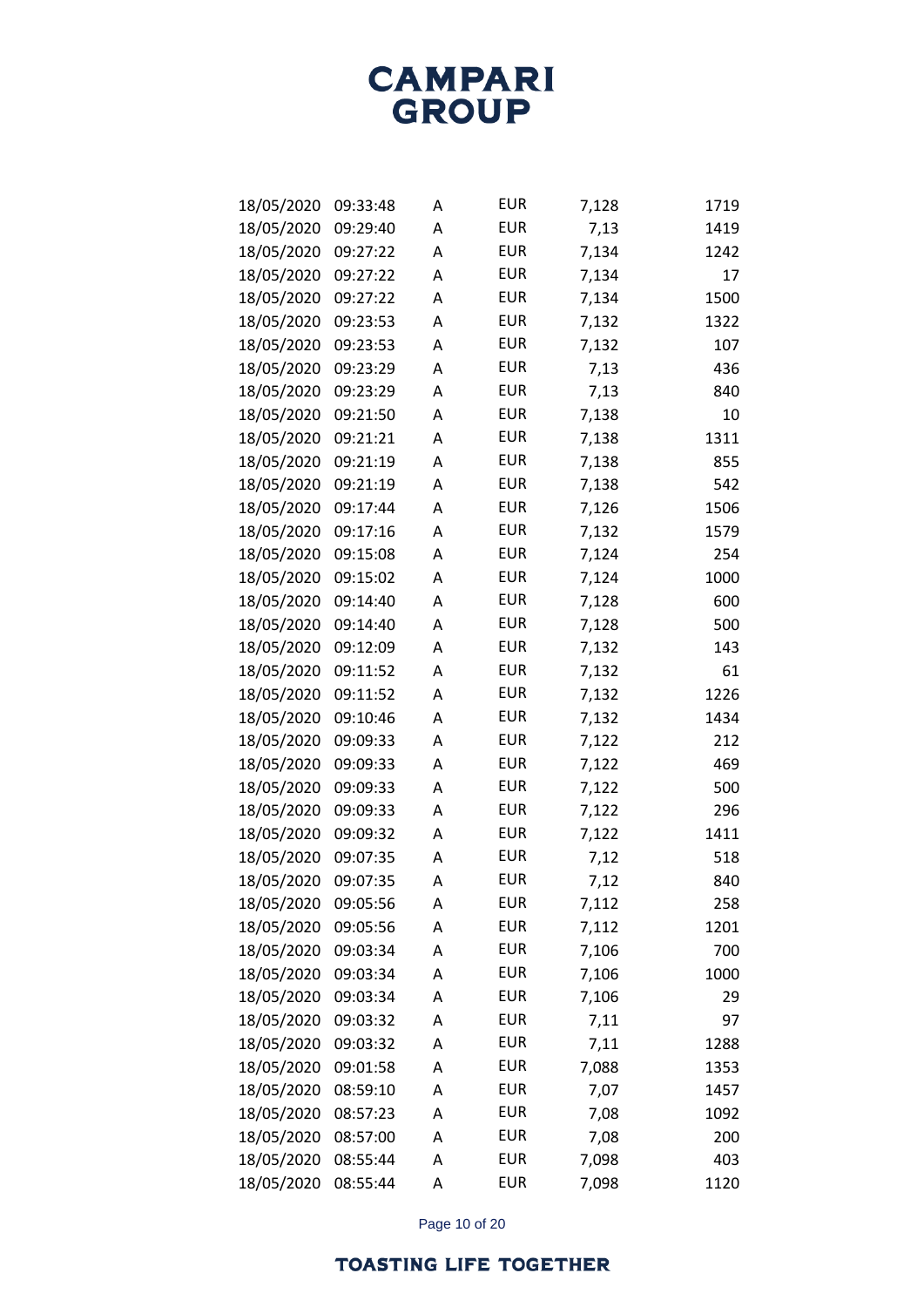| 18/05/2020 | 08:55:44 | Α | <b>EUR</b> | 7,098 | 1114 |
|------------|----------|---|------------|-------|------|
| 18/05/2020 | 08:55:44 | Α | <b>EUR</b> | 7,098 | 126  |
| 18/05/2020 | 08:54:55 | Α | <b>EUR</b> | 7,094 | 500  |
| 18/05/2020 | 08:52:34 | Α | <b>EUR</b> | 7,078 | 500  |
| 18/05/2020 | 08:52:34 | A | <b>EUR</b> | 7,078 | 125  |
| 18/05/2020 | 08:51:47 | Α | <b>EUR</b> | 7,082 | 1316 |
| 18/05/2020 | 08:51:46 | Α | <b>EUR</b> | 7,088 | 2    |
| 18/05/2020 | 08:50:51 | А | <b>EUR</b> | 7,088 | 1276 |
| 18/05/2020 | 08:49:47 | Α | <b>EUR</b> | 7,072 | 1529 |
| 18/05/2020 | 08:49:46 | Α | <b>EUR</b> | 7,072 | 1907 |
| 18/05/2020 | 08:48:12 | А | <b>EUR</b> | 7,062 | 500  |
| 18/05/2020 | 08:45:05 | А | <b>EUR</b> | 7,056 | 1502 |
| 18/05/2020 | 08:45:00 | Α | <b>EUR</b> | 7,062 | 1521 |
| 18/05/2020 | 08:44:50 | Α | <b>EUR</b> | 7,06  | 237  |
| 18/05/2020 | 08:42:26 | А | <b>EUR</b> | 7,042 | 1296 |
| 18/05/2020 | 08:41:25 | А | <b>EUR</b> | 7,044 | 264  |
| 18/05/2020 | 08:41:25 | А | <b>EUR</b> | 7,044 | 1260 |
| 18/05/2020 | 08:39:24 | Α | <b>EUR</b> | 7,038 | 319  |
| 18/05/2020 | 08:39:24 | А | <b>EUR</b> | 7,038 | 1015 |
| 18/05/2020 | 08:39:15 | А | <b>EUR</b> | 7,04  | 1463 |
| 18/05/2020 | 08:36:54 | А | <b>EUR</b> | 7,022 | 1243 |
| 18/05/2020 | 08:36:44 | Α | <b>EUR</b> | 7,028 | 1442 |
| 18/05/2020 | 08:36:30 | А | <b>EUR</b> | 7,032 | 1290 |
| 18/05/2020 | 08:36:02 | А | <b>EUR</b> | 7,032 | 1778 |
| 18/05/2020 | 08:33:57 | А | <b>EUR</b> | 7,02  | 1586 |
| 19/05/2020 | 16:27:43 | Α | <b>EUR</b> | 6,78  | 721  |
| 19/05/2020 | 16:27:43 | А | <b>EUR</b> | 6,78  | 500  |
| 19/05/2020 | 16:27:04 | А | <b>EUR</b> | 6,788 | 1367 |
| 19/05/2020 | 16:26:51 | А | <b>EUR</b> | 6,792 | 264  |
| 19/05/2020 | 16:26:51 | А | <b>EUR</b> | 6,792 | 505  |
| 19/05/2020 | 16:26:11 | Α | <b>EUR</b> | 6,796 | 1340 |
| 19/05/2020 | 16:24:18 | А | <b>EUR</b> | 6,78  | 1262 |
| 19/05/2020 | 16:23:58 | А | <b>EUR</b> | 6,782 | 1537 |
| 19/05/2020 | 16:22:21 | А | <b>EUR</b> | 6,772 | 988  |
| 19/05/2020 | 16:21:46 | А | <b>EUR</b> | 6,774 | 1291 |
| 19/05/2020 | 16:20:55 | А | <b>EUR</b> | 6,776 | 748  |
| 19/05/2020 | 16:20:55 | А | <b>EUR</b> | 6,776 | 500  |
| 19/05/2020 | 16:20:52 | А | <b>EUR</b> | 6,778 | 500  |
| 19/05/2020 | 16:19:19 | А | <b>EUR</b> | 6,764 | 500  |
| 19/05/2020 | 16:19:19 | А | <b>EUR</b> | 6,764 | 516  |
| 19/05/2020 | 16:19:19 | А | <b>EUR</b> | 6,764 | 806  |
| 19/05/2020 | 16:18:42 | А | <b>EUR</b> | 6,766 | 500  |
| 19/05/2020 | 16:16:59 | Α | <b>EUR</b> | 6,768 | 1453 |

Page 11 of 20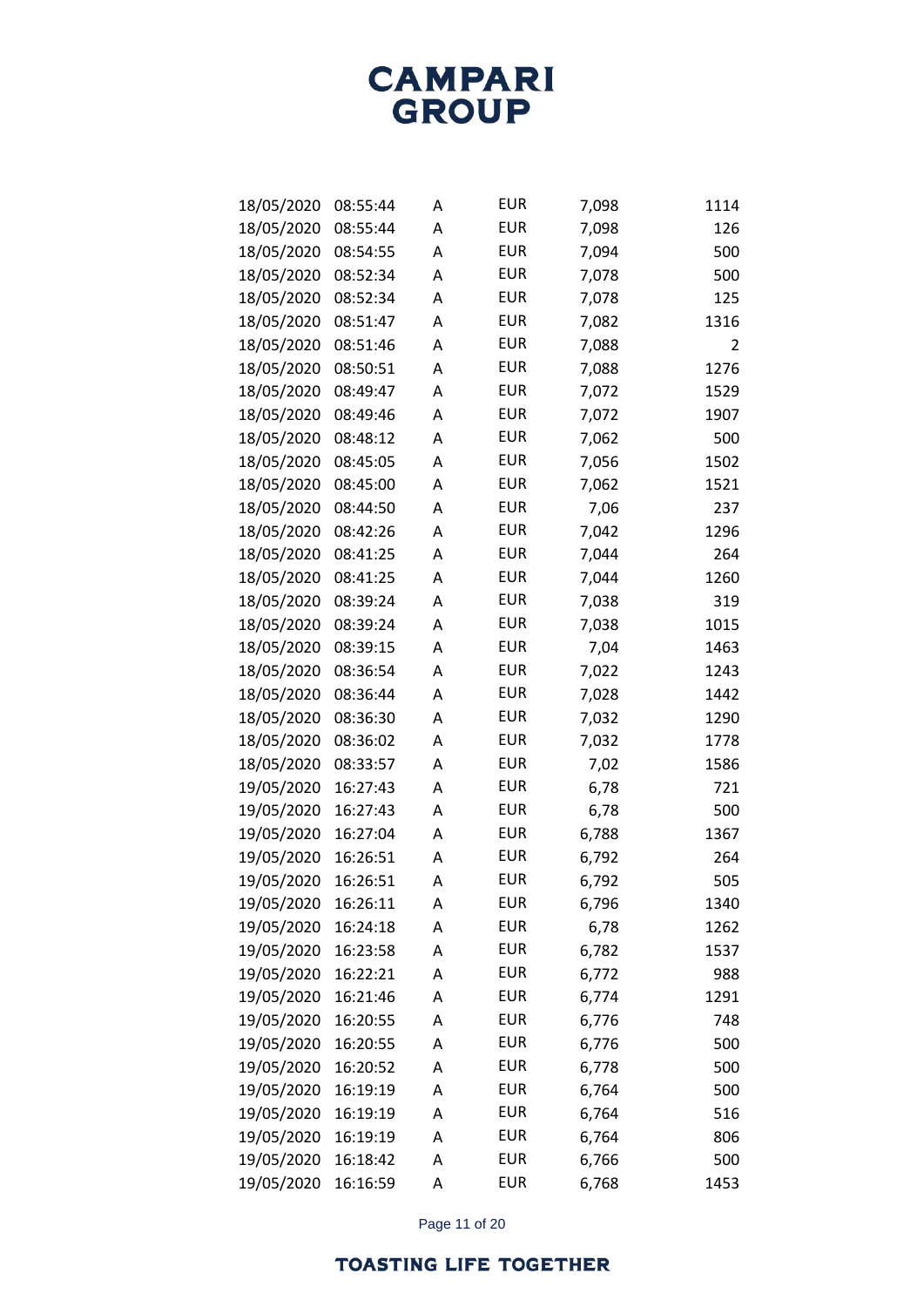| 19/05/2020 | 16:16:20 | А | <b>EUR</b> | 6,77  | 1378 |
|------------|----------|---|------------|-------|------|
| 19/05/2020 | 16:16:11 | Α | <b>EUR</b> | 6,772 | 199  |
| 19/05/2020 | 16:16:11 | А | <b>EUR</b> | 6,772 | 1099 |
| 19/05/2020 | 16:14:03 | Α | <b>EUR</b> | 6,766 | 500  |
| 19/05/2020 | 16:14:03 | Α | <b>EUR</b> | 6,766 | 295  |
| 19/05/2020 | 16:14:03 | А | <b>EUR</b> | 6,766 | 80   |
| 19/05/2020 | 16:13:39 | А | <b>EUR</b> | 6,77  | 1499 |
| 19/05/2020 | 16:13:39 | A | <b>EUR</b> | 6,77  | 1511 |
| 19/05/2020 | 16:10:53 | А | <b>EUR</b> | 6,762 | 1362 |
| 19/05/2020 | 16:09:27 | А | <b>EUR</b> | 6,766 | 1460 |
| 19/05/2020 | 16:09:27 | A | <b>EUR</b> | 6,766 | 1432 |
| 19/05/2020 | 16:07:57 | A | <b>EUR</b> | 6,758 | 1463 |
| 19/05/2020 | 16:06:03 | А | <b>EUR</b> | 6,742 | 1468 |
| 19/05/2020 | 16:06:03 | А | <b>EUR</b> | 6,742 | 998  |
| 19/05/2020 | 16:05:14 | А | <b>EUR</b> | 6,742 | 260  |
| 19/05/2020 | 16:03:03 | A | <b>EUR</b> | 6,746 | 1317 |
| 19/05/2020 | 16:00:21 | А | <b>EUR</b> | 6,756 | 416  |
| 19/05/2020 | 16:00:21 | А | <b>EUR</b> | 6,756 | 1000 |
| 19/05/2020 | 16:00:21 | А | <b>EUR</b> | 6,754 | 1448 |
| 19/05/2020 | 15:57:10 | A | <b>EUR</b> | 6,754 | 1297 |
| 19/05/2020 | 15:53:09 | А | <b>EUR</b> | 6,74  | 500  |
| 19/05/2020 | 15:53:09 | А | <b>EUR</b> | 6,742 | 749  |
| 19/05/2020 | 15:53:09 | Α | <b>EUR</b> | 6,74  | 916  |
| 19/05/2020 | 15:53:09 | A | <b>EUR</b> | 6,74  | 500  |
| 19/05/2020 | 15:53:09 | Α | <b>EUR</b> | 6,74  | 178  |
| 19/05/2020 | 15:53:09 | А | <b>EUR</b> | 6,74  | 1318 |
| 19/05/2020 | 15:53:09 | Α | <b>EUR</b> | 6,742 | 1411 |
| 19/05/2020 | 15:48:31 | A | <b>EUR</b> | 6,734 | 1320 |
| 19/05/2020 | 15:48:31 | Α | <b>EUR</b> | 6,734 | 1537 |
| 19/05/2020 | 15:46:41 | А | <b>EUR</b> | 6,734 | 1322 |
| 19/05/2020 | 15:42:20 | Α | <b>EUR</b> | 6,732 | 742  |
| 19/05/2020 | 15:42:20 | Α | <b>EUR</b> | 6,732 | 363  |
| 19/05/2020 | 15:42:20 | Α | <b>EUR</b> | 6,732 | 332  |
| 19/05/2020 | 15:42:20 | A | <b>EUR</b> | 6,732 | 675  |
| 19/05/2020 | 15:42:20 | А | <b>EUR</b> | 6,732 | 742  |
| 19/05/2020 | 15:40:01 | Α | <b>EUR</b> | 6,74  | 1308 |
| 19/05/2020 | 15:37:54 | Α | <b>EUR</b> | 6,738 | 1000 |
| 19/05/2020 | 15:37:34 | A | <b>EUR</b> | 6,746 | 458  |
| 19/05/2020 | 15:37:34 | Α | <b>EUR</b> | 6,744 | 1000 |
| 19/05/2020 | 15:37:32 | Α | <b>EUR</b> | 6,75  | 421  |
| 19/05/2020 | 15:37:32 | Α | <b>EUR</b> | 6,748 | 1000 |
| 19/05/2020 | 15:37:32 | Α | <b>EUR</b> | 6,75  | 593  |
| 19/05/2020 | 15:37:32 | Α | <b>EUR</b> | 6,75  | 600  |

Page 12 of 20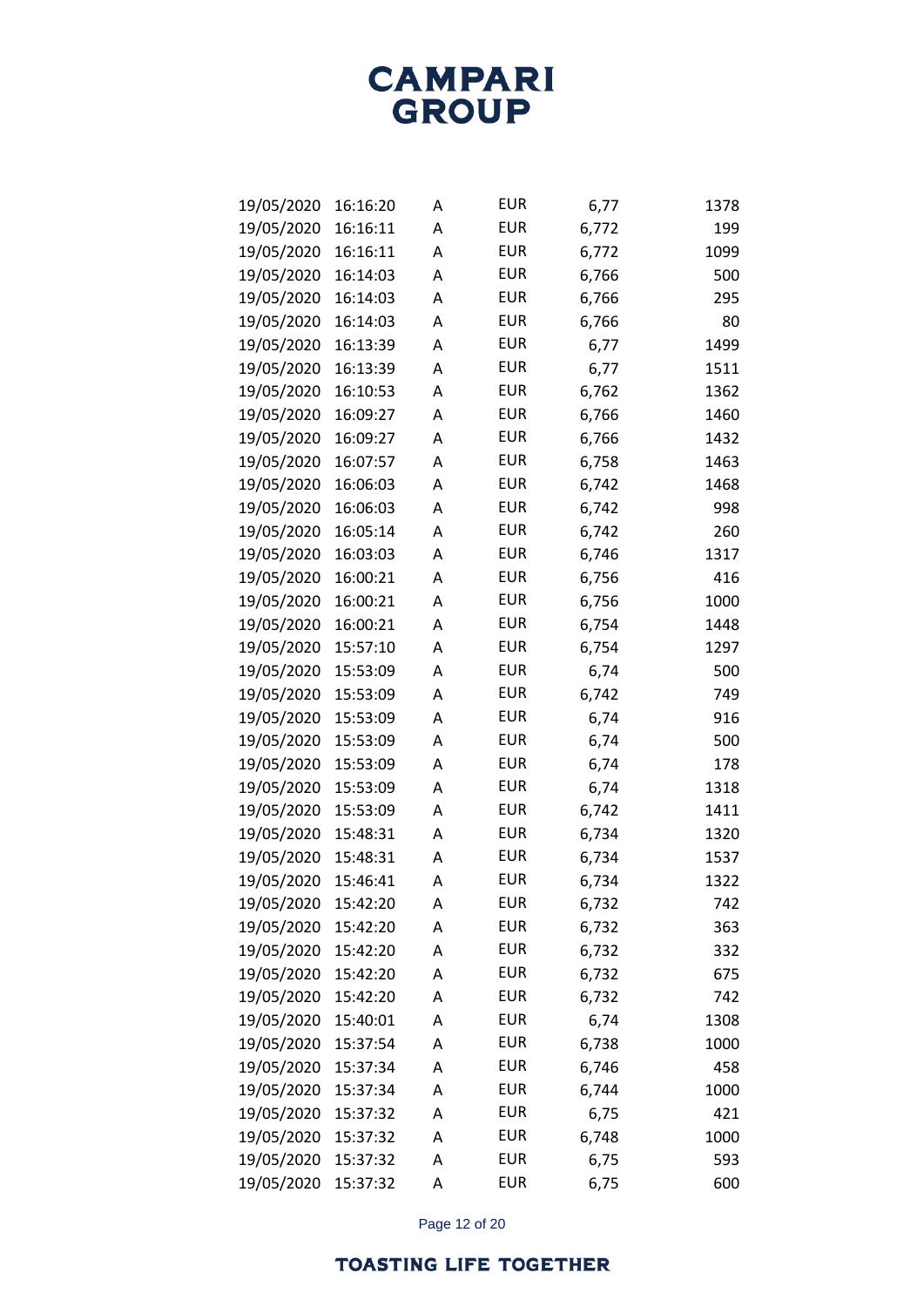| 19/05/2020 | 15:37:32 | Α | <b>EUR</b> | 6,75  | 79   |
|------------|----------|---|------------|-------|------|
| 19/05/2020 | 15:36:23 | Α | <b>EUR</b> | 6,752 | 500  |
| 19/05/2020 | 15:36:23 | Α | <b>EUR</b> | 6,752 | 348  |
| 19/05/2020 | 15:36:23 | Α | <b>EUR</b> | 6,752 | 500  |
| 19/05/2020 | 15:35:28 | Α | <b>EUR</b> | 6,748 | 1399 |
| 19/05/2020 | 15:29:18 | Α | <b>EUR</b> | 6,728 | 371  |
| 19/05/2020 | 15:29:17 | Α | <b>EUR</b> | 6,728 | 100  |
| 19/05/2020 | 15:29:17 | Α | <b>EUR</b> | 6,728 | 656  |
| 19/05/2020 | 15:29:17 | Α | <b>EUR</b> | 6,728 | 191  |
| 19/05/2020 | 15:27:38 | Α | <b>EUR</b> | 6,74  | 500  |
| 19/05/2020 | 15:27:32 | Α | <b>EUR</b> | 6,742 | 1344 |
| 19/05/2020 | 15:26:21 | Α | <b>EUR</b> | 6,758 | 1405 |
| 19/05/2020 | 15:24:32 | Α | <b>EUR</b> | 6,762 | 512  |
| 19/05/2020 | 15:24:32 | Α | <b>EUR</b> | 6,762 | 967  |
| 19/05/2020 | 15:24:32 | Α | <b>EUR</b> | 6,762 | 860  |
| 19/05/2020 | 15:24:32 | Α | <b>EUR</b> | 6,762 | 423  |
| 19/05/2020 | 15:21:36 | Α | <b>EUR</b> | 6,77  | 1475 |
| 19/05/2020 | 15:21:36 | Α | <b>EUR</b> | 6,77  | 1352 |
| 19/05/2020 | 15:17:12 | Α | <b>EUR</b> | 6,756 | 258  |
| 19/05/2020 | 15:17:12 | Α | <b>EUR</b> | 6,756 | 1400 |
| 19/05/2020 | 15:17:12 | Α | <b>EUR</b> | 6,756 | 1257 |
| 19/05/2020 | 15:13:43 | Α | <b>EUR</b> | 6,762 | 920  |
| 19/05/2020 | 15:13:43 | Α | <b>EUR</b> | 6,762 | 500  |
| 19/05/2020 | 15:13:43 | Α | <b>EUR</b> | 6,762 | 1392 |
| 19/05/2020 | 15:13:43 | Α | <b>EUR</b> | 6,762 | 1247 |
| 19/05/2020 | 15:10:16 | Α | <b>EUR</b> | 6,76  | 1360 |
| 19/05/2020 | 15:07:57 | Α | <b>EUR</b> | 6,77  | 1340 |
| 19/05/2020 | 15:07:48 | Α | <b>EUR</b> | 6,772 | 1540 |
| 19/05/2020 | 15:05:29 | Α | <b>EUR</b> | 6,786 | 1256 |
| 19/05/2020 | 15:05:27 | Α | <b>EUR</b> | 6,788 | 1369 |
| 19/05/2020 | 15:05:26 | А | <b>EUR</b> | 6,79  | 1520 |
| 19/05/2020 | 15:03:58 | Α | <b>EUR</b> | 6,792 | 1406 |
| 19/05/2020 | 15:03:58 | А | <b>EUR</b> | 6,792 | 1238 |
| 19/05/2020 | 15:01:08 | А | <b>EUR</b> | 6,782 | 1473 |
| 19/05/2020 | 15:01:08 | А | <b>EUR</b> | 6,784 | 1433 |
| 19/05/2020 | 14:58:06 | Α | <b>EUR</b> | 6,802 | 500  |
| 19/05/2020 | 14:58:06 | А | <b>EUR</b> | 6,802 | 700  |
| 19/05/2020 | 14:58:06 | А | <b>EUR</b> | 6,8   | 1534 |
| 19/05/2020 | 14:53:21 | А | <b>EUR</b> | 6,788 | 1468 |
| 19/05/2020 | 14:52:00 | Α | <b>EUR</b> | 6,79  | 1511 |
| 19/05/2020 | 14:50:15 | А | <b>EUR</b> | 6,8   | 1465 |
| 19/05/2020 | 14:49:22 | А | <b>EUR</b> | 6,802 | 1305 |
| 19/05/2020 | 14:49:22 | А | <b>EUR</b> | 6,802 | 1469 |

Page 13 of 20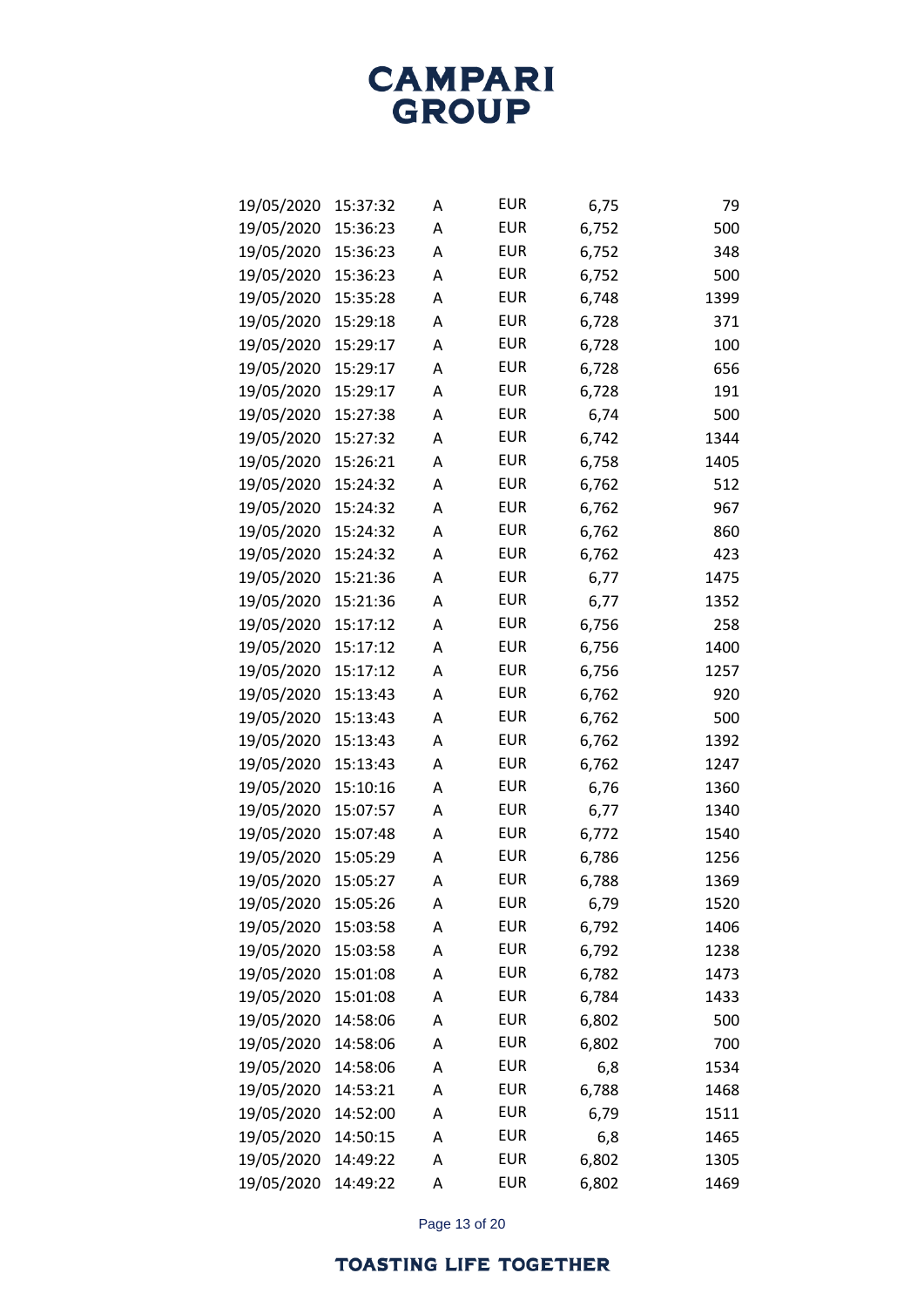| 19/05/2020 | 14:48:26 | Α | <b>EUR</b> | 6,804 | 1199 |
|------------|----------|---|------------|-------|------|
| 19/05/2020 | 14:48:26 | Α | <b>EUR</b> | 6,804 | 158  |
| 19/05/2020 | 14:48:26 | Α | <b>EUR</b> | 6,804 | 1510 |
| 19/05/2020 | 14:47:48 | Α | <b>EUR</b> | 6,806 | 128  |
| 19/05/2020 | 14:43:21 | Α | <b>EUR</b> | 6,8   | 580  |
| 19/05/2020 | 14:43:21 | Α | <b>EUR</b> | 6,8   | 780  |
| 19/05/2020 | 14:42:02 | Α | <b>EUR</b> | 6,804 | 1343 |
| 19/05/2020 | 14:41:53 | Α | <b>EUR</b> | 6,81  | 323  |
| 19/05/2020 | 14:41:53 | Α | <b>EUR</b> | 6,81  | 1000 |
| 19/05/2020 | 14:41:53 | Α | <b>EUR</b> | 6,808 | 500  |
| 19/05/2020 | 14:39:15 | Α | <b>EUR</b> | 6,804 | 1278 |
| 19/05/2020 | 14:39:15 | Α | <b>EUR</b> | 6,804 | 390  |
| 19/05/2020 | 14:39:15 | Α | <b>EUR</b> | 6,804 | 1021 |
| 19/05/2020 | 14:36:11 | Α | <b>EUR</b> | 6,804 | 1399 |
| 19/05/2020 | 14:32:33 | Α | <b>EUR</b> | 6,782 | 179  |
| 19/05/2020 | 14:32:33 | Α | <b>EUR</b> | 6,78  | 500  |
| 19/05/2020 | 14:32:33 | Α | <b>EUR</b> | 6,782 | 195  |
| 19/05/2020 | 14:32:33 | Α | <b>EUR</b> | 6,78  | 500  |
| 19/05/2020 | 14:32:33 | Α | <b>EUR</b> | 6,782 | 439  |
| 19/05/2020 | 14:32:33 | Α | <b>EUR</b> | 6,782 | 500  |
| 19/05/2020 | 14:32:33 | Α | <b>EUR</b> | 6,782 | 521  |
| 19/05/2020 | 14:31:26 | Α | <b>EUR</b> | 6,788 | 632  |
| 19/05/2020 | 14:31:26 | Α | <b>EUR</b> | 6,788 | 196  |
| 19/05/2020 | 14:28:20 | Α | <b>EUR</b> | 6,792 | 259  |
| 19/05/2020 | 14:28:20 | Α | <b>EUR</b> | 6,792 | 1237 |
| 19/05/2020 | 14:26:46 | Α | <b>EUR</b> | 6,8   | 963  |
| 19/05/2020 | 14:26:46 | Α | <b>EUR</b> | 6,8   | 500  |
| 19/05/2020 | 14:26:46 | Α | <b>EUR</b> | 6,798 | 1366 |
| 19/05/2020 | 14:22:43 | Α | <b>EUR</b> | 6,8   | 1428 |
| 19/05/2020 | 14:22:43 | Α | <b>EUR</b> | 6,8   | 1422 |
| 19/05/2020 | 14:01:26 | А | <b>EUR</b> | 6,804 | 1428 |
| 19/05/2020 | 13:56:08 | Α | <b>EUR</b> | 6,826 | 1533 |
| 19/05/2020 | 13:56:08 | А | <b>EUR</b> | 6,826 | 1498 |
| 19/05/2020 | 13:51:45 | Α | <b>EUR</b> | 6,826 | 364  |
| 19/05/2020 | 13:51:45 | Α | <b>EUR</b> | 6,826 | 1084 |
| 19/05/2020 | 13:51:45 | Α | <b>EUR</b> | 6,828 | 1329 |
| 19/05/2020 | 13:51:28 | А | <b>EUR</b> | 6,83  | 1111 |
| 19/05/2020 | 13:47:35 | А | <b>EUR</b> | 6,836 | 500  |
| 19/05/2020 | 13:46:32 | Α | <b>EUR</b> | 6,842 | 500  |
| 19/05/2020 | 13:46:32 | Α | <b>EUR</b> | 6,842 | 1000 |
| 19/05/2020 | 13:46:10 | А | <b>EUR</b> | 6,844 | 1439 |
| 19/05/2020 | 13:46:10 | Α | <b>EUR</b> | 6,844 | 1332 |
| 19/05/2020 | 13:42:19 | А | <b>EUR</b> | 6,84  | 500  |

Page 14 of 20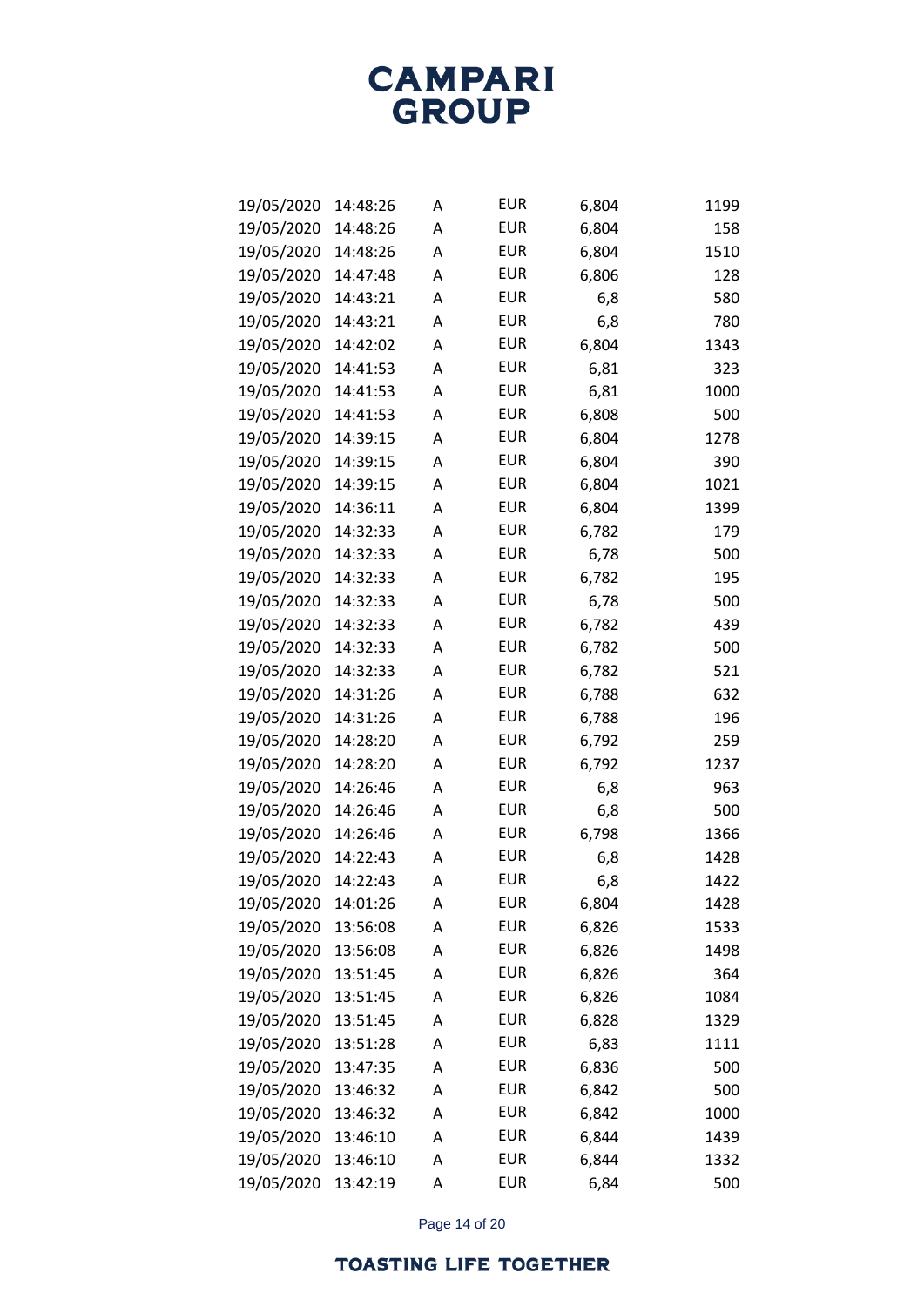| 19/05/2020 | 13:42:19 | Α | <b>EUR</b> | 6,84  | 864  |
|------------|----------|---|------------|-------|------|
| 19/05/2020 | 13:42:19 | Α | <b>EUR</b> | 6,84  | 887  |
| 19/05/2020 | 13:42:19 | Α | <b>EUR</b> | 6,84  | 500  |
| 19/05/2020 | 13:38:06 | Α | <b>EUR</b> | 6,844 | 1332 |
| 19/05/2020 | 13:38:03 | Α | <b>EUR</b> | 6,846 | 1485 |
| 19/05/2020 | 13:38:03 | Α | <b>EUR</b> | 6,846 | 1512 |
| 19/05/2020 | 13:32:05 | Α | <b>EUR</b> | 6,838 | 1316 |
| 19/05/2020 | 13:32:05 | Α | <b>EUR</b> | 6,838 | 364  |
| 19/05/2020 | 13:32:05 | Α | <b>EUR</b> | 6,838 | 1042 |
| 19/05/2020 | 13:29:41 | Α | <b>EUR</b> | 6,84  | 1376 |
| 19/05/2020 | 13:29:41 | Α | <b>EUR</b> | 6,84  | 674  |
| 19/05/2020 | 13:29:41 | Α | <b>EUR</b> | 6,84  | 846  |
| 19/05/2020 | 13:26:30 | Α | <b>EUR</b> | 6,824 | 1494 |
| 19/05/2020 | 13:23:05 | Α | <b>EUR</b> | 6,824 | 1295 |
| 19/05/2020 | 13:14:58 | Α | <b>EUR</b> | 6,826 | 1499 |
| 19/05/2020 | 13:14:55 | Α | <b>EUR</b> | 6,828 | 1458 |
| 19/05/2020 | 13:12:24 | Α | <b>EUR</b> | 6,84  | 1366 |
| 19/05/2020 | 13:07:10 | Α | <b>EUR</b> | 6,838 | 231  |
| 19/05/2020 | 13:07:10 | Α | <b>EUR</b> | 6,838 | 1028 |
| 19/05/2020 | 13:06:41 | Α | <b>EUR</b> | 6,84  | 305  |
| 19/05/2020 | 13:06:41 | Α | <b>EUR</b> | 6,84  | 1000 |
| 19/05/2020 | 13:06:41 | Α | <b>EUR</b> | 6,84  | 195  |
| 19/05/2020 | 13:01:00 | Α | <b>EUR</b> | 6,844 | 1358 |
| 19/05/2020 | 13:01:00 | Α | <b>EUR</b> | 6,846 | 264  |
| 19/05/2020 | 13:01:00 | Α | <b>EUR</b> | 6,846 | 1000 |
| 19/05/2020 | 12:55:51 | Α | <b>EUR</b> | 6,846 | 1304 |
| 19/05/2020 | 12:50:02 | Α | <b>EUR</b> | 6,868 | 745  |
| 19/05/2020 | 12:50:02 | Α | <b>EUR</b> | 6,868 | 500  |
| 19/05/2020 | 12:50:02 | Α | <b>EUR</b> | 6,868 | 1328 |
| 19/05/2020 | 12:49:27 | Α | <b>EUR</b> | 6,872 | 500  |
| 19/05/2020 | 12:44:24 | Α | <b>EUR</b> | 6,858 | 843  |
| 19/05/2020 | 12:44:24 | Α | <b>EUR</b> | 6,858 | 500  |
| 19/05/2020 | 12:40:17 | А | <b>EUR</b> | 6,874 | 1277 |
| 19/05/2020 | 12:39:10 | Α | <b>EUR</b> | 6,878 | 939  |
| 19/05/2020 | 12:39:10 | А | <b>EUR</b> | 6,878 | 483  |
| 19/05/2020 | 12:31:43 | Α | <b>EUR</b> | 6,864 | 1529 |
| 19/05/2020 | 12:27:13 | А | <b>EUR</b> | 6,884 | 1258 |
| 19/05/2020 | 12:20:51 | А | <b>EUR</b> | 6,872 | 1478 |
| 19/05/2020 | 12:15:34 | А | <b>EUR</b> | 6,858 | 870  |
| 19/05/2020 | 12:15:34 | Α | <b>EUR</b> | 6,858 | 500  |
| 19/05/2020 | 12:15:34 | А | <b>EUR</b> | 6,856 | 1229 |
| 19/05/2020 | 12:15:34 | А | <b>EUR</b> | 6,856 | 132  |
| 19/05/2020 | 12:15:28 | А | <b>EUR</b> | 6,86  | 1469 |

Page 15 of 20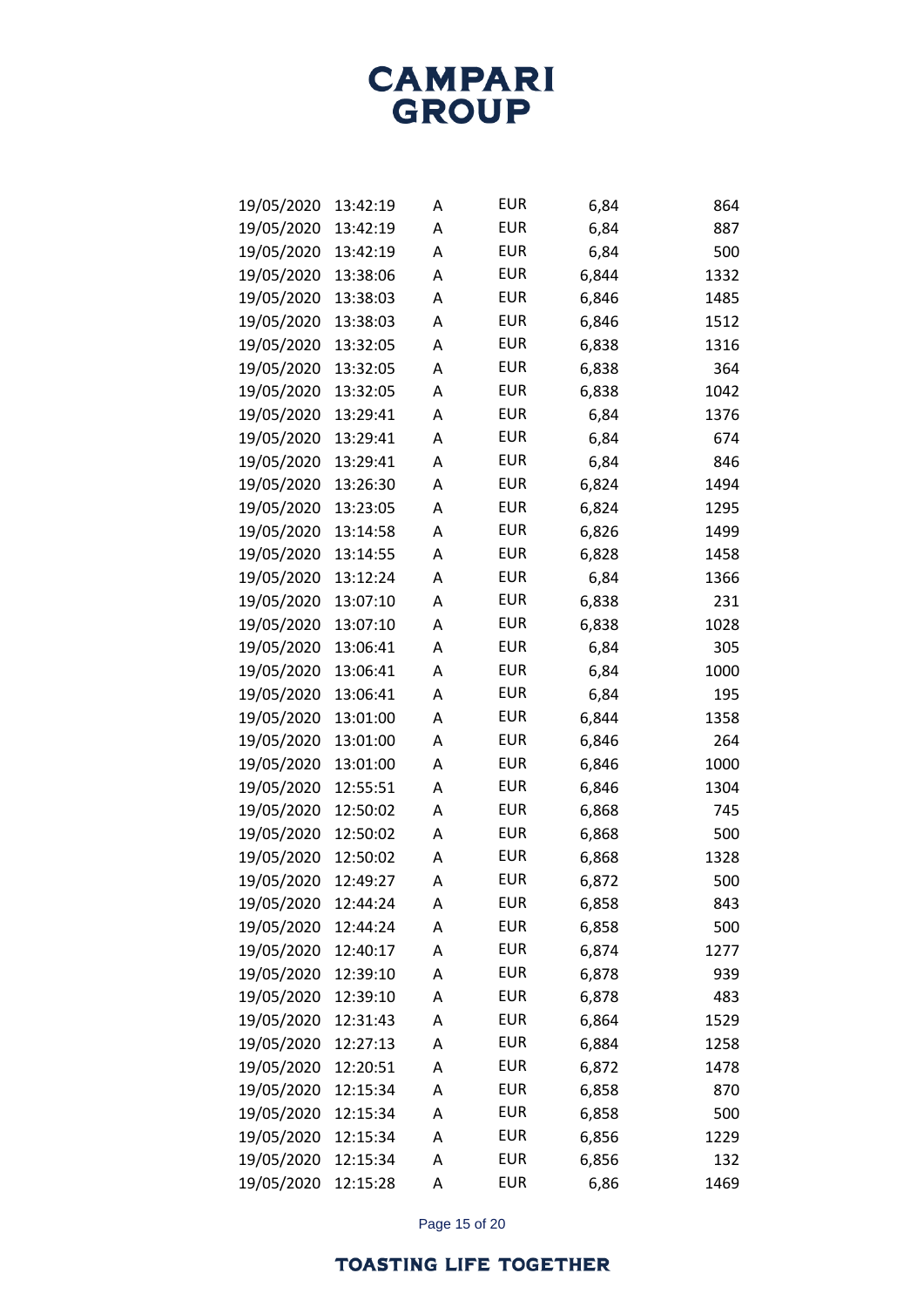| 19/05/2020 | 12:05:10 | Α | <b>EUR</b> | 6,85  | 1362 |
|------------|----------|---|------------|-------|------|
| 19/05/2020 | 12:03:32 | Α | <b>EUR</b> | 6,85  | 1446 |
| 19/05/2020 | 12:02:13 | Α | <b>EUR</b> | 6,854 | 1314 |
| 19/05/2020 | 11:59:17 | Α | <b>EUR</b> | 6,844 | 1263 |
| 19/05/2020 | 11:57:51 | Α | <b>EUR</b> | 6,844 | 1000 |
| 19/05/2020 | 11:57:51 | Α | <b>EUR</b> | 6,844 | 500  |
| 19/05/2020 | 11:57:51 | Α | <b>EUR</b> | 6,844 | 372  |
| 19/05/2020 | 11:48:06 | Α | <b>EUR</b> | 6,82  | 203  |
| 19/05/2020 | 11:48:06 | Α | <b>EUR</b> | 6,82  | 1280 |
| 19/05/2020 | 11:46:05 | Α | <b>EUR</b> | 6,83  | 397  |
| 19/05/2020 | 11:46:05 | Α | <b>EUR</b> | 6,83  | 938  |
| 19/05/2020 | 11:46:05 | Α | <b>EUR</b> | 6,832 | 1449 |
| 19/05/2020 | 11:42:46 | Α | <b>EUR</b> | 6,83  | 1350 |
| 19/05/2020 | 11:42:46 | Α | <b>EUR</b> | 6,83  | 1363 |
| 19/05/2020 | 11:35:02 | Α | <b>EUR</b> | 6,838 | 1252 |
| 19/05/2020 | 11:27:05 | Α | <b>EUR</b> | 6,83  | 284  |
| 19/05/2020 | 11:27:05 | Α | <b>EUR</b> | 6,83  | 1000 |
| 19/05/2020 | 11:27:05 | Α | <b>EUR</b> | 6,828 | 1443 |
| 19/05/2020 | 11:24:19 | Α | <b>EUR</b> | 6,816 | 1351 |
| 19/05/2020 | 11:21:00 | Α | <b>EUR</b> | 6,82  | 500  |
| 19/05/2020 | 11:21:00 | Α | <b>EUR</b> | 6,82  | 476  |
| 19/05/2020 | 11:21:00 | Α | <b>EUR</b> | 6,82  | 1502 |
| 19/05/2020 | 11:21:00 | Α | <b>EUR</b> | 6,82  | 457  |
| 19/05/2020 | 11:21:00 | Α | <b>EUR</b> | 6,82  | 287  |
| 19/05/2020 | 11:21:00 | Α | <b>EUR</b> | 6,82  | 1680 |
| 19/05/2020 | 11:21:00 | Α | <b>EUR</b> | 6,82  | 1491 |
| 19/05/2020 | 11:13:13 | Α | <b>EUR</b> | 6,8   | 1307 |
| 19/05/2020 | 11:08:49 | Α | <b>EUR</b> | 6,8   | 1153 |
| 19/05/2020 | 11:05:53 | Α | <b>EUR</b> | 6,8   | 468  |
| 19/05/2020 | 11:05:53 | Α | <b>EUR</b> | 6,8   | 977  |
| 19/05/2020 | 11:03:41 | А | <b>EUR</b> | 6,8   | 858  |
| 19/05/2020 | 11:03:41 | Α | <b>EUR</b> | 6,802 | 6    |
| 19/05/2020 | 11:03:41 | А | <b>EUR</b> | 6,8   | 500  |
| 19/05/2020 | 11:01:56 | Α | <b>EUR</b> | 6,806 | 956  |
| 19/05/2020 | 11:01:56 | А | <b>EUR</b> | 6,804 | 500  |
| 19/05/2020 | 11:00:20 | Α | <b>EUR</b> | 6,82  | 9    |
| 19/05/2020 | 11:00:20 | А | <b>EUR</b> | 6,82  | 1000 |
| 19/05/2020 | 11:00:20 | А | <b>EUR</b> | 6,818 | 500  |
| 19/05/2020 | 10:56:51 | А | <b>EUR</b> | 6,826 | 1282 |
| 19/05/2020 | 10:54:39 | Α | <b>EUR</b> | 6,838 | 500  |
| 19/05/2020 | 10:54:39 | Α | <b>EUR</b> | 6,836 | 1262 |
| 19/05/2020 | 10:54:39 | А | <b>EUR</b> | 6,836 | 1312 |
| 19/05/2020 | 10:54:39 | А | <b>EUR</b> | 6,838 | 1363 |

Page 16 of 20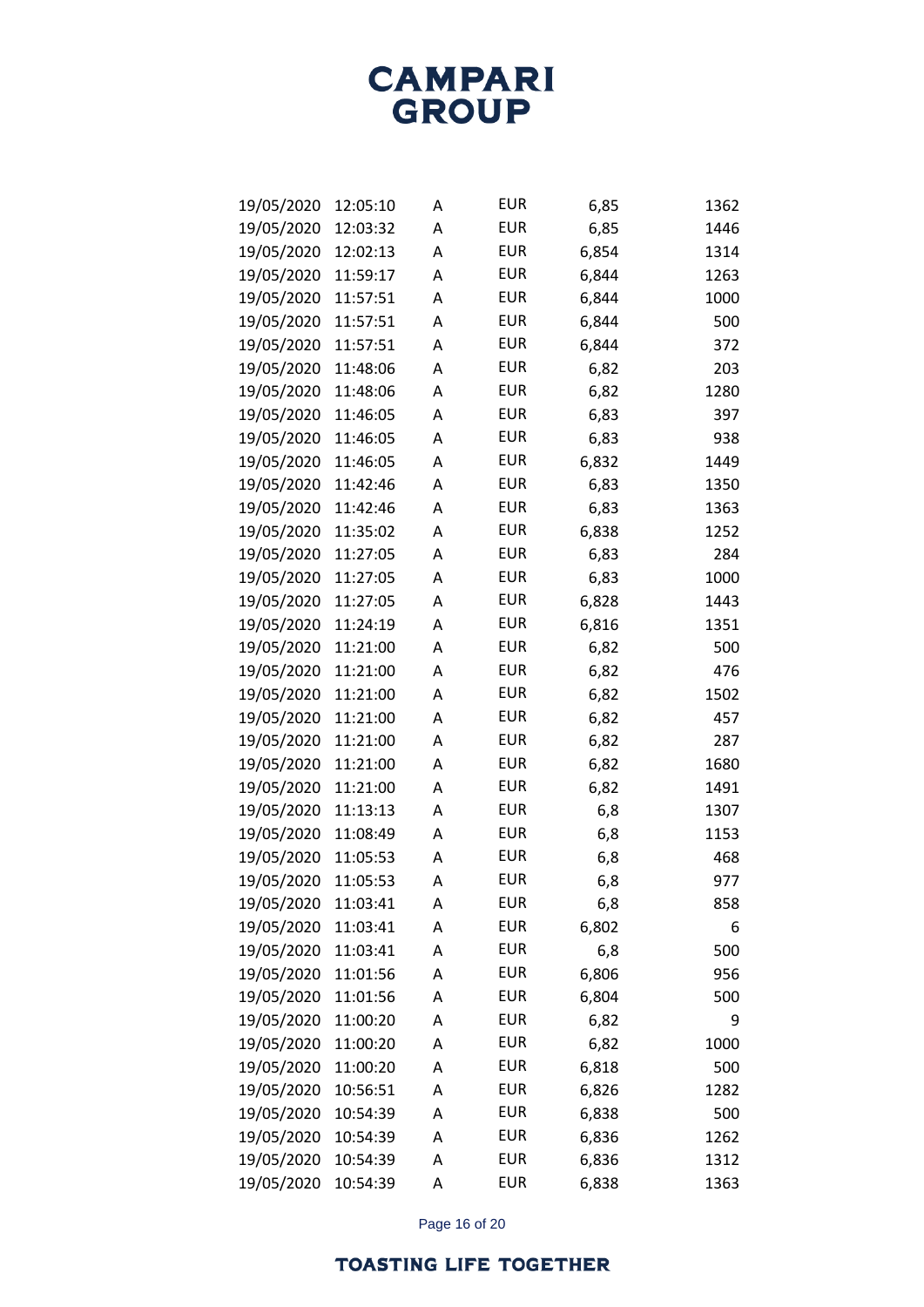| 19/05/2020 | 10:53:28 | Α | <b>EUR</b> | 6,836 | 770  |
|------------|----------|---|------------|-------|------|
| 19/05/2020 | 10:53:26 | Α | <b>EUR</b> | 6,836 | 500  |
| 19/05/2020 | 10:53:26 | Α | <b>EUR</b> | 6,836 | 770  |
| 19/05/2020 | 10:51:39 | Α | <b>EUR</b> | 6,834 | 500  |
| 19/05/2020 | 10:49:09 | Α | <b>EUR</b> | 6,83  | 63   |
| 19/05/2020 | 10:47:44 | Α | <b>EUR</b> | 6,834 | 1496 |
| 19/05/2020 | 10:45:35 | Α | <b>EUR</b> | 6,836 | 1499 |
| 19/05/2020 | 10:43:18 | Α | <b>EUR</b> | 6,832 | 1277 |
| 19/05/2020 | 10:41:13 | Α | <b>EUR</b> | 6,822 | 1181 |
| 19/05/2020 | 10:40:37 | Α | <b>EUR</b> | 6,822 | 1283 |
| 19/05/2020 | 10:37:31 | Α | <b>EUR</b> | 6,81  | 1348 |
| 19/05/2020 | 10:35:32 | Α | <b>EUR</b> | 6,81  | 1449 |
| 19/05/2020 | 10:35:32 | Α | <b>EUR</b> | 6,81  | 231  |
| 19/05/2020 | 10:35:32 | Α | <b>EUR</b> | 6,81  | 1167 |
| 19/05/2020 | 10:30:23 | Α | <b>EUR</b> | 6,806 | 1480 |
| 19/05/2020 | 10:27:20 | Α | <b>EUR</b> | 6,792 | 1339 |
| 19/05/2020 | 10:27:20 | Α | <b>EUR</b> | 6,792 | 1529 |
| 19/05/2020 | 10:23:28 | Α | <b>EUR</b> | 6,788 | 810  |
| 19/05/2020 | 10:23:28 | Α | <b>EUR</b> | 6,788 | 680  |
| 19/05/2020 | 10:21:20 | Α | <b>EUR</b> | 6,8   | 796  |
| 19/05/2020 | 10:21:20 | Α | <b>EUR</b> | 6,8   | 573  |
| 19/05/2020 | 10:20:31 | Α | <b>EUR</b> | 6,81  | 1458 |
| 19/05/2020 | 10:17:04 | Α | <b>EUR</b> | 6,846 | 920  |
| 19/05/2020 | 10:17:04 | Α | <b>EUR</b> | 6,846 | 500  |
| 19/05/2020 | 10:17:04 | Α | <b>EUR</b> | 6,844 | 1436 |
| 19/05/2020 | 10:13:54 | Α | <b>EUR</b> | 6,84  | 554  |
| 19/05/2020 | 10:13:54 | Α | <b>EUR</b> | 6,84  | 1368 |
| 19/05/2020 | 10:13:54 | Α | <b>EUR</b> | 6,84  | 870  |
| 19/05/2020 | 10:09:50 | Α | <b>EUR</b> | 6,85  | 1433 |
| 19/05/2020 | 10:09:33 | Α | <b>EUR</b> | 6,854 | 350  |
| 19/05/2020 | 10:07:48 | А | <b>EUR</b> | 6,858 | 475  |
| 19/05/2020 | 10:07:48 | А | <b>EUR</b> | 6,858 | 1057 |
| 19/05/2020 | 10:07:37 | А | <b>EUR</b> | 6,86  | 968  |
| 19/05/2020 | 10:07:37 | Α | <b>EUR</b> | 6,86  | 549  |
| 19/05/2020 | 10:05:06 | А | <b>EUR</b> | 6,872 | 600  |
| 19/05/2020 | 10:05:06 | Α | <b>EUR</b> | 6,872 | 676  |
| 19/05/2020 | 10:03:36 | А | <b>EUR</b> | 6,892 | 1411 |
| 19/05/2020 | 10:03:31 | А | <b>EUR</b> | 6,894 | 548  |
| 19/05/2020 | 10:03:31 | А | <b>EUR</b> | 6,894 | 500  |
| 19/05/2020 | 10:02:53 | Α | <b>EUR</b> | 6,9   | 1284 |
| 19/05/2020 | 10:00:53 | А | <b>EUR</b> | 6,892 | 1377 |
| 19/05/2020 | 09:57:22 | А | <b>EUR</b> | 6,89  | 282  |
| 19/05/2020 | 09:57:22 | А | <b>EUR</b> | 6,89  | 1000 |

Page 17 of 20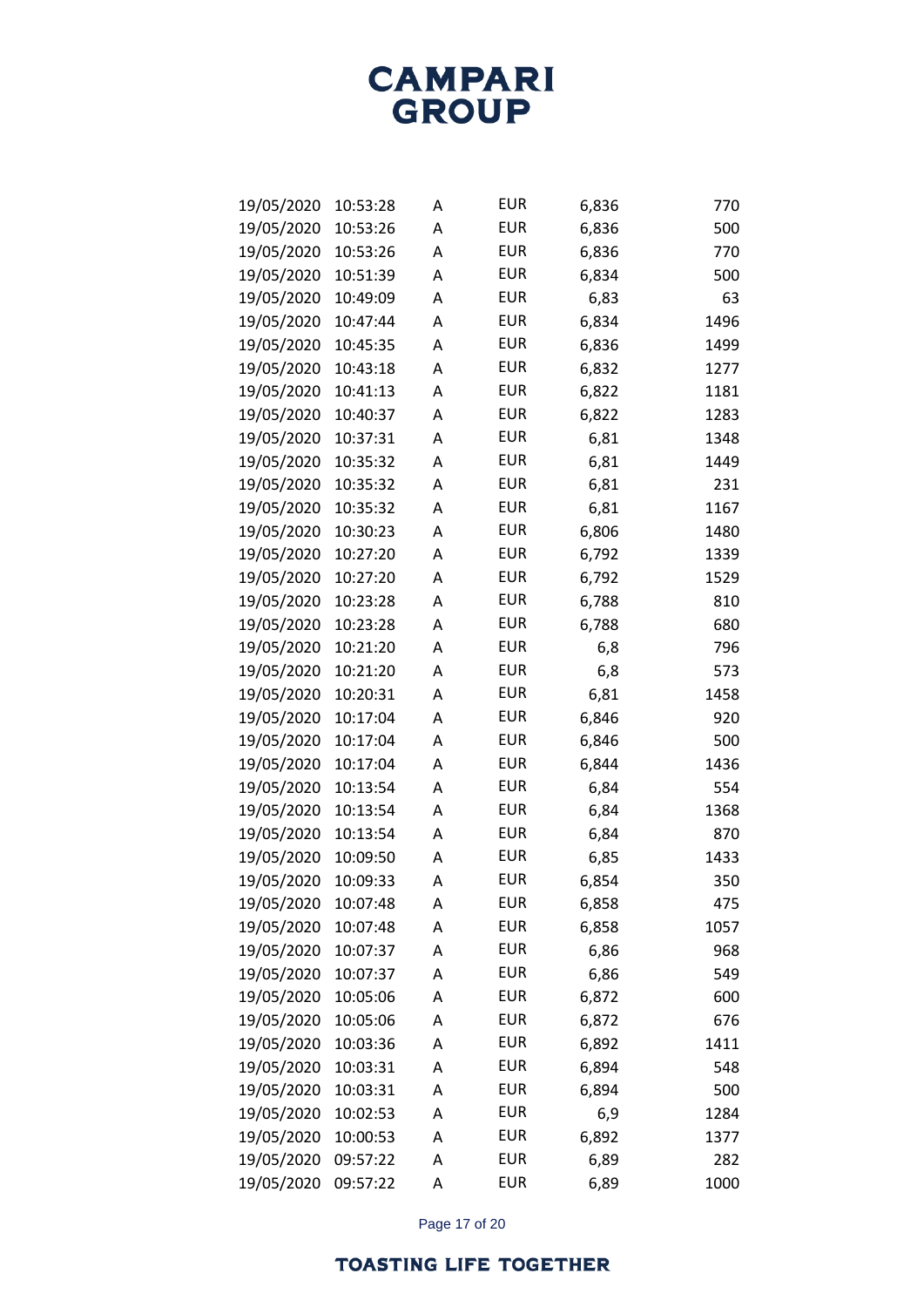| 19/05/2020 | 09:57:22 | Α | <b>EUR</b> | 6,89  | 1276 |
|------------|----------|---|------------|-------|------|
| 19/05/2020 | 09:57:22 | Α | <b>EUR</b> | 6,89  | 1524 |
| 19/05/2020 | 09:53:34 | А | <b>EUR</b> | 6,86  | 1318 |
| 19/05/2020 | 09:53:34 | Α | <b>EUR</b> | 6,862 | 1522 |
| 19/05/2020 | 09:52:56 | Α | <b>EUR</b> | 6,868 | 677  |
| 19/05/2020 | 09:52:56 | А | <b>EUR</b> | 6,868 | 863  |
| 19/05/2020 | 09:52:56 | A | <b>EUR</b> | 6,868 | 937  |
| 19/05/2020 | 09:52:48 | A | <b>EUR</b> | 6,868 | 413  |
| 19/05/2020 | 09:52:48 | А | <b>EUR</b> | 6,868 | 1276 |
| 19/05/2020 | 09:52:34 | А | <b>EUR</b> | 6,874 | 1468 |
| 19/05/2020 | 09:52:24 | А | <b>EUR</b> | 6,882 | 451  |
| 19/05/2020 | 09:52:24 | A | <b>EUR</b> | 6,882 | 1405 |
| 19/05/2020 | 09:52:24 | А | <b>EUR</b> | 6,882 | 1412 |
| 19/05/2020 | 09:52:24 | А | <b>EUR</b> | 6,882 | 500  |
| 19/05/2020 | 09:52:24 | А | <b>EUR</b> | 6,882 | 164  |
| 19/05/2020 | 09:52:24 | A | <b>EUR</b> | 6,88  | 500  |
| 19/05/2020 | 09:52:24 | А | <b>EUR</b> | 6,878 | 509  |
| 19/05/2020 | 09:52:24 | А | <b>EUR</b> | 6,878 | 1088 |
| 19/05/2020 | 09:34:57 | A | <b>EUR</b> | 6,888 | 1484 |
| 19/05/2020 | 09:34:38 | A | <b>EUR</b> | 6,9   | 997  |
| 19/05/2020 | 09:34:38 | А | <b>EUR</b> | 6,9   | 551  |
| 19/05/2020 | 09:34:38 | А | <b>EUR</b> | 6,9   | 451  |
| 19/05/2020 | 09:34:38 | Α | <b>EUR</b> | 6,9   | 500  |
| 19/05/2020 | 09:34:38 | A | <b>EUR</b> | 6,9   | 3    |
| 19/05/2020 | 09:34:38 | Α | <b>EUR</b> | 6,898 | 500  |
| 19/05/2020 | 09:34:38 | А | <b>EUR</b> | 6,898 | 524  |
| 19/05/2020 | 09:34:38 | Α | <b>EUR</b> | 6,898 | 907  |
| 19/05/2020 | 09:34:38 | A | <b>EUR</b> | 6,9   | 1344 |
| 19/05/2020 | 09:28:22 | Α | <b>EUR</b> | 6,9   | 500  |
| 19/05/2020 | 09:28:22 | А | <b>EUR</b> | 6,9   | 1000 |
| 19/05/2020 | 09:28:22 | Α | <b>EUR</b> | 6,9   | 1443 |
| 19/05/2020 | 09:27:06 | A | <b>EUR</b> | 6,906 | 299  |
| 19/05/2020 | 09:27:06 | Α | <b>EUR</b> | 6,906 | 1135 |
| 19/05/2020 | 09:25:01 | A | <b>EUR</b> | 6,91  | 1309 |
| 19/05/2020 | 09:24:35 | А | <b>EUR</b> | 6,914 | 1448 |
| 19/05/2020 | 09:22:12 | A | <b>EUR</b> | 6,928 | 1409 |
| 19/05/2020 | 09:22:12 | Α | <b>EUR</b> | 6,928 | 1304 |
| 19/05/2020 | 09:20:55 | A | <b>EUR</b> | 6,924 | 1323 |
| 19/05/2020 | 09:18:08 | Α | <b>EUR</b> | 6,946 | 1271 |
| 19/05/2020 | 09:18:08 | A | <b>EUR</b> | 6,946 | 335  |
| 19/05/2020 | 09:18:08 | Α | <b>EUR</b> | 6,946 | 1089 |
| 19/05/2020 | 09:18:08 | A | <b>EUR</b> | 6,948 | 500  |
| 19/05/2020 | 09:18:08 | Α | <b>EUR</b> | 6,948 | 1000 |

Page 18 of 20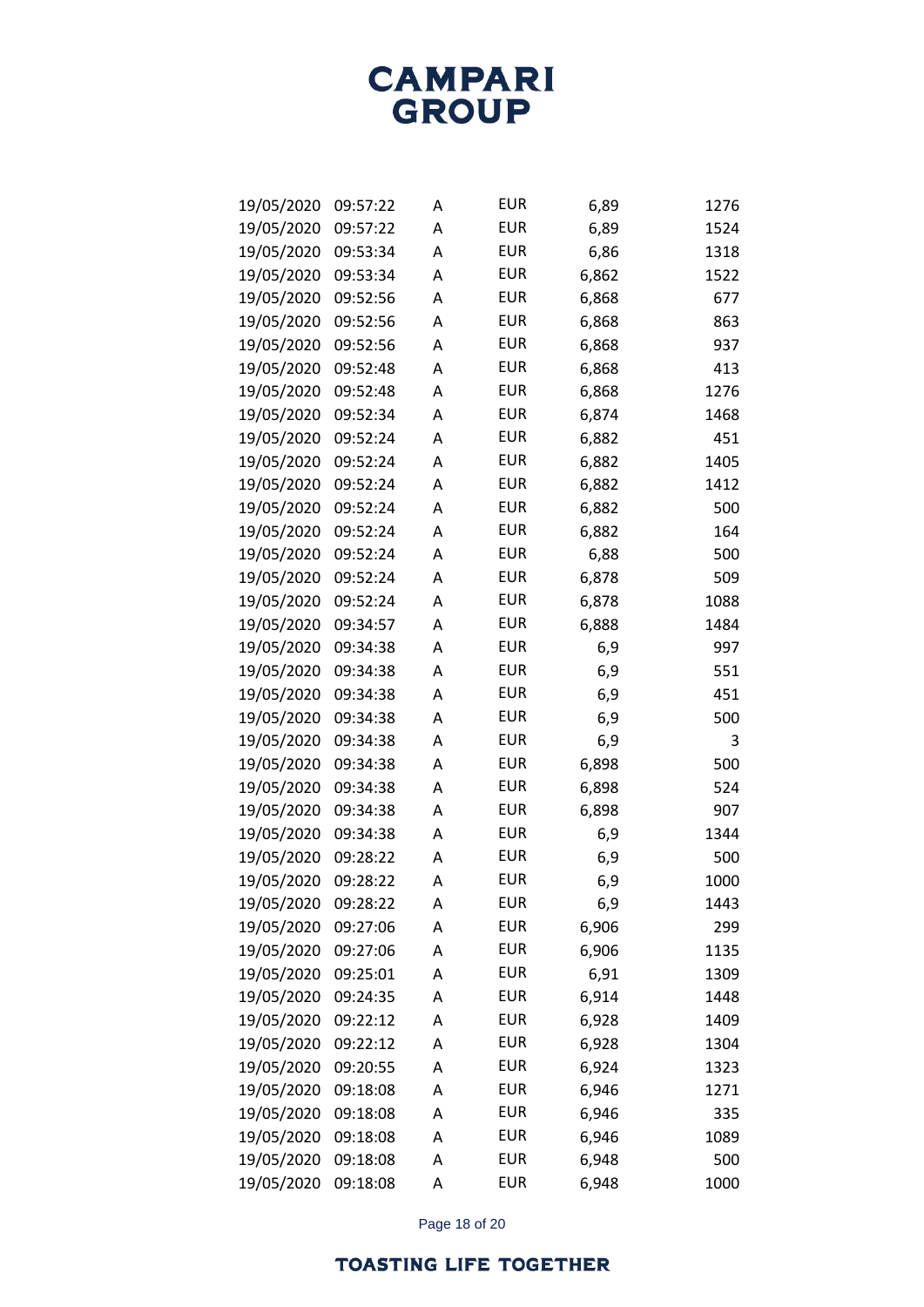| 19/05/2020 | 09:14:50 | Α | <b>EUR</b> | 6,942 | 500  |
|------------|----------|---|------------|-------|------|
| 19/05/2020 | 09:14:50 | А | <b>EUR</b> | 6,94  | 690  |
| 19/05/2020 | 09:14:50 | А | <b>EUR</b> | 6,94  | 761  |
| 19/05/2020 | 09:14:50 | Α | <b>EUR</b> | 6,94  | 1333 |
| 19/05/2020 | 09:11:15 | Α | <b>EUR</b> | 6,95  | 1495 |
| 19/05/2020 | 09:11:15 | Α | <b>EUR</b> | 6,952 | 1419 |
| 19/05/2020 | 09:11:15 | А | <b>EUR</b> | 6,952 | 192  |
| 19/05/2020 | 09:11:15 | А | <b>EUR</b> | 6,952 | 1327 |
| 19/05/2020 | 09:08:23 | Α | <b>EUR</b> | 6,948 | 1539 |
| 19/05/2020 | 09:08:23 | Α | <b>EUR</b> | 6,948 | 1244 |
| 19/05/2020 | 09:06:41 | А | <b>EUR</b> | 6,944 | 1361 |
| 19/05/2020 | 09:06:41 | А | <b>EUR</b> | 6,944 | 1236 |
| 19/05/2020 | 09:06:41 | Α | <b>EUR</b> | 6,944 | 161  |
| 19/05/2020 | 09:03:03 | Α | <b>EUR</b> | 6,934 | 1401 |
| 19/05/2020 | 09:02:24 | А | <b>EUR</b> | 6,942 | 1401 |
| 19/05/2020 | 09:02:24 | А | <b>EUR</b> | 6,942 | 1196 |
| 19/05/2020 | 09:02:24 | А | <b>EUR</b> | 6,942 | 279  |
| 19/05/2020 | 08:57:38 | Α | <b>EUR</b> | 6,928 | 1378 |
| 19/05/2020 | 08:57:12 | А | <b>EUR</b> | 6,936 | 1313 |
| 19/05/2020 | 08:57:12 | А | <b>EUR</b> | 6,936 | 1431 |
| 19/05/2020 | 08:57:12 | Α | <b>EUR</b> | 6,944 | 1364 |
| 19/05/2020 | 08:57:12 | Α | <b>EUR</b> | 6,944 | 1263 |
| 19/05/2020 | 08:52:16 | А | <b>EUR</b> | 6,95  | 1453 |
| 19/05/2020 | 08:50:30 | А | <b>EUR</b> | 6,964 | 1227 |
| 19/05/2020 | 08:50:30 | А | <b>EUR</b> | 6,964 | 146  |
| 19/05/2020 | 08:50:30 | Α | <b>EUR</b> | 6,964 | 1534 |
| 19/05/2020 | 08:48:27 | А | <b>EUR</b> | 6,982 | 1446 |
| 19/05/2020 | 08:48:18 | А | <b>EUR</b> | 6,988 | 1339 |
| 19/05/2020 | 08:48:18 | А | <b>EUR</b> | 6,988 | 275  |
| 19/05/2020 | 08:48:18 | А | <b>EUR</b> | 6,988 | 1061 |
| 19/05/2020 | 08:48:18 | Α | <b>EUR</b> | 6,988 | 132  |
| 19/05/2020 | 08:46:46 | А | <b>EUR</b> | 7     | 1446 |
| 19/05/2020 | 08:46:37 | А | <b>EUR</b> | 7,008 | 1306 |
| 19/05/2020 | 08:46:28 | А | <b>EUR</b> | 7,02  | 1279 |
| 19/05/2020 | 08:46:28 | А | <b>EUR</b> | 7,018 | 1263 |
| 19/05/2020 | 08:46:11 | А | <b>EUR</b> | 7,03  | 1379 |
| 19/05/2020 | 08:44:20 | А | <b>EUR</b> | 7,03  | 21   |
| 19/05/2020 | 08:43:57 | А | <b>EUR</b> | 7,03  | 312  |
| 19/05/2020 | 08:43:53 | А | <b>EUR</b> | 7,03  | 1172 |
| 19/05/2020 | 08:40:35 | А | <b>EUR</b> | 7,05  | 1250 |
| 19/05/2020 | 08:40:35 | А | <b>EUR</b> | 7,05  | 1431 |
| 19/05/2020 | 08:40:12 | А | <b>EUR</b> | 7,054 | 1341 |
| 19/05/2020 | 08:40:12 | Α | <b>EUR</b> | 7,054 | 35   |

Page 19 of 20